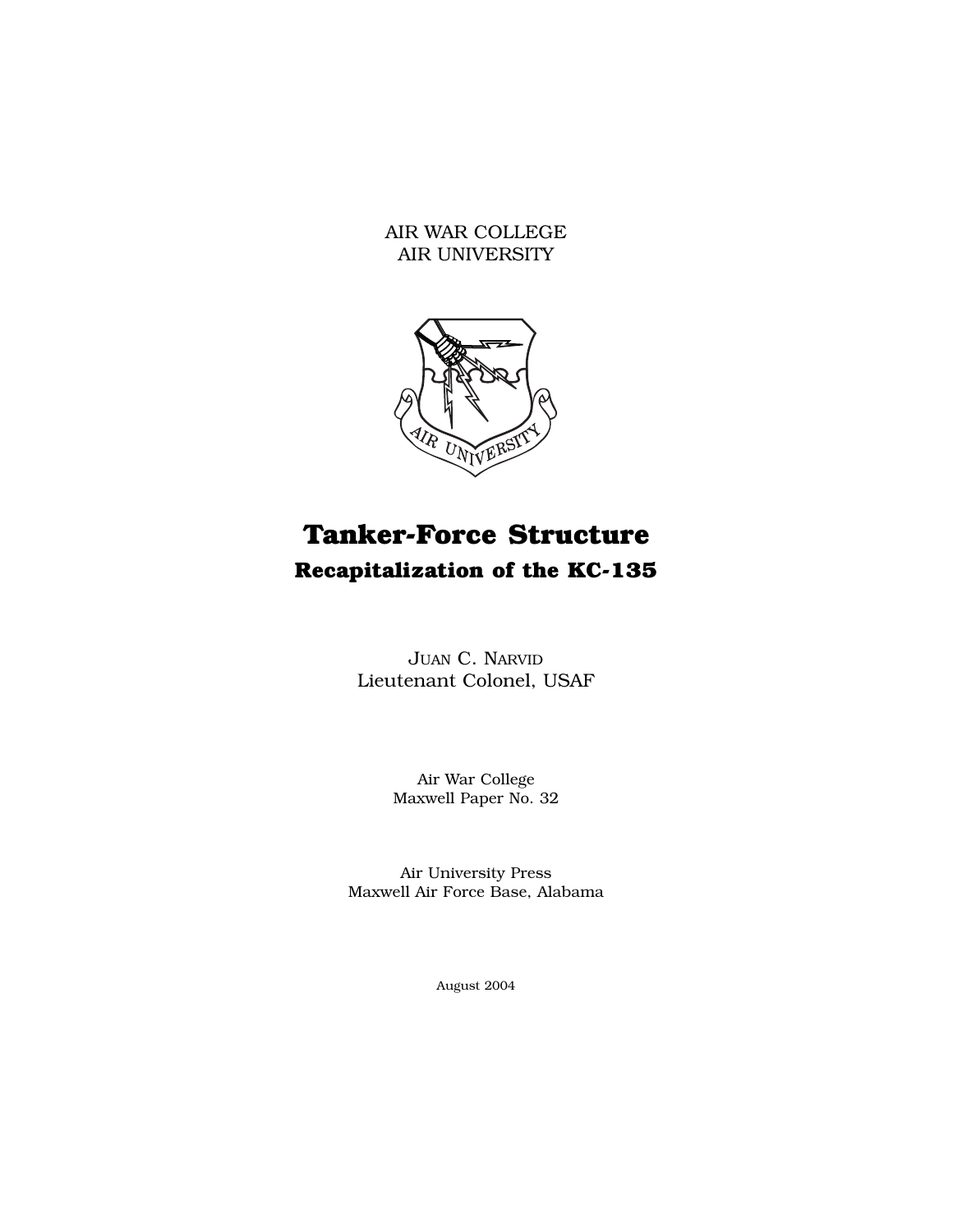| <b>Report Documentation Page</b>                                                                                                                                                                                                                                                                                                                                                                                                                                                                                                                                                                                                                                                                                                                                                                                                                                   |                             |                              |                 | Form Approved<br>OMB No. 0704-0188                  |                           |
|--------------------------------------------------------------------------------------------------------------------------------------------------------------------------------------------------------------------------------------------------------------------------------------------------------------------------------------------------------------------------------------------------------------------------------------------------------------------------------------------------------------------------------------------------------------------------------------------------------------------------------------------------------------------------------------------------------------------------------------------------------------------------------------------------------------------------------------------------------------------|-----------------------------|------------------------------|-----------------|-----------------------------------------------------|---------------------------|
| Public reporting burden for the collection of information is estimated to average 1 hour per response, including the time for reviewing instructions, searching existing data sources, gathering and<br>maintaining the data needed, and completing and reviewing the collection of information. Send comments regarding this burden estimate or any other aspect of this collection of information,<br>including suggestions for reducing this burden, to Washington Headquarters Services, Directorate for Information Operations and Reports, 1215 Jefferson Davis Highway, Suite 1204, Arlington<br>VA 22202-4302. Respondents should be aware that notwithstanding any other provision of law, no person shall be subject to a penalty for failing to comply with a collection of information if it<br>does not display a currently valid OMB control number. |                             |                              |                 |                                                     |                           |
| <b>1. REPORT DATE</b><br><b>AUG 2004</b>                                                                                                                                                                                                                                                                                                                                                                                                                                                                                                                                                                                                                                                                                                                                                                                                                           | 2. REPORT TYPE              |                              |                 | <b>3. DATES COVERED</b><br>00-08-2004 to 00-08-2004 |                           |
| <b>4. TITLE AND SUBTITLE</b>                                                                                                                                                                                                                                                                                                                                                                                                                                                                                                                                                                                                                                                                                                                                                                                                                                       |                             |                              |                 | 5a. CONTRACT NUMBER                                 |                           |
| Tanker-Force Structure. Recapitalization of the KC-135                                                                                                                                                                                                                                                                                                                                                                                                                                                                                                                                                                                                                                                                                                                                                                                                             |                             |                              |                 | <b>5b. GRANT NUMBER</b>                             |                           |
|                                                                                                                                                                                                                                                                                                                                                                                                                                                                                                                                                                                                                                                                                                                                                                                                                                                                    |                             |                              |                 | 5c. PROGRAM ELEMENT NUMBER                          |                           |
| 6. AUTHOR(S)                                                                                                                                                                                                                                                                                                                                                                                                                                                                                                                                                                                                                                                                                                                                                                                                                                                       |                             |                              |                 | <b>5d. PROJECT NUMBER</b>                           |                           |
|                                                                                                                                                                                                                                                                                                                                                                                                                                                                                                                                                                                                                                                                                                                                                                                                                                                                    |                             |                              |                 | <b>5e. TASK NUMBER</b>                              |                           |
|                                                                                                                                                                                                                                                                                                                                                                                                                                                                                                                                                                                                                                                                                                                                                                                                                                                                    |                             |                              |                 | 5f. WORK UNIT NUMBER                                |                           |
| 7. PERFORMING ORGANIZATION NAME(S) AND ADDRESS(ES)<br>Air University Press, AUL/LP, 131 W Shumacher Avenue, Maxwell<br>AFB, AL, 36112-6615                                                                                                                                                                                                                                                                                                                                                                                                                                                                                                                                                                                                                                                                                                                         |                             |                              |                 | 8. PERFORMING ORGANIZATION<br><b>REPORT NUMBER</b>  |                           |
| 9. SPONSORING/MONITORING AGENCY NAME(S) AND ADDRESS(ES)                                                                                                                                                                                                                                                                                                                                                                                                                                                                                                                                                                                                                                                                                                                                                                                                            |                             |                              |                 | 10. SPONSOR/MONITOR'S ACRONYM(S)                    |                           |
|                                                                                                                                                                                                                                                                                                                                                                                                                                                                                                                                                                                                                                                                                                                                                                                                                                                                    |                             |                              |                 | 11. SPONSOR/MONITOR'S REPORT<br>NUMBER(S)           |                           |
| 12. DISTRIBUTION/AVAILABILITY STATEMENT<br>Approved for public release; distribution unlimited                                                                                                                                                                                                                                                                                                                                                                                                                                                                                                                                                                                                                                                                                                                                                                     |                             |                              |                 |                                                     |                           |
| <b>13. SUPPLEMENTARY NOTES</b>                                                                                                                                                                                                                                                                                                                                                                                                                                                                                                                                                                                                                                                                                                                                                                                                                                     |                             |                              |                 |                                                     |                           |
| 14. ABSTRACT                                                                                                                                                                                                                                                                                                                                                                                                                                                                                                                                                                                                                                                                                                                                                                                                                                                       |                             |                              |                 |                                                     |                           |
| <b>15. SUBJECT TERMS</b>                                                                                                                                                                                                                                                                                                                                                                                                                                                                                                                                                                                                                                                                                                                                                                                                                                           |                             |                              |                 |                                                     |                           |
| 16. SECURITY CLASSIFICATION OF:<br><b>17. LIMITATION OF</b>                                                                                                                                                                                                                                                                                                                                                                                                                                                                                                                                                                                                                                                                                                                                                                                                        |                             |                              |                 | 18. NUMBER                                          | 19a. NAME OF              |
| a. REPORT<br>unclassified                                                                                                                                                                                                                                                                                                                                                                                                                                                                                                                                                                                                                                                                                                                                                                                                                                          | b. ABSTRACT<br>unclassified | c. THIS PAGE<br>unclassified | <b>ABSTRACT</b> | OF PAGES<br>37                                      | <b>RESPONSIBLE PERSON</b> |

**Standard Form 298 (Rev. 8-98)**<br>Prescribed by ANSI Std Z39-18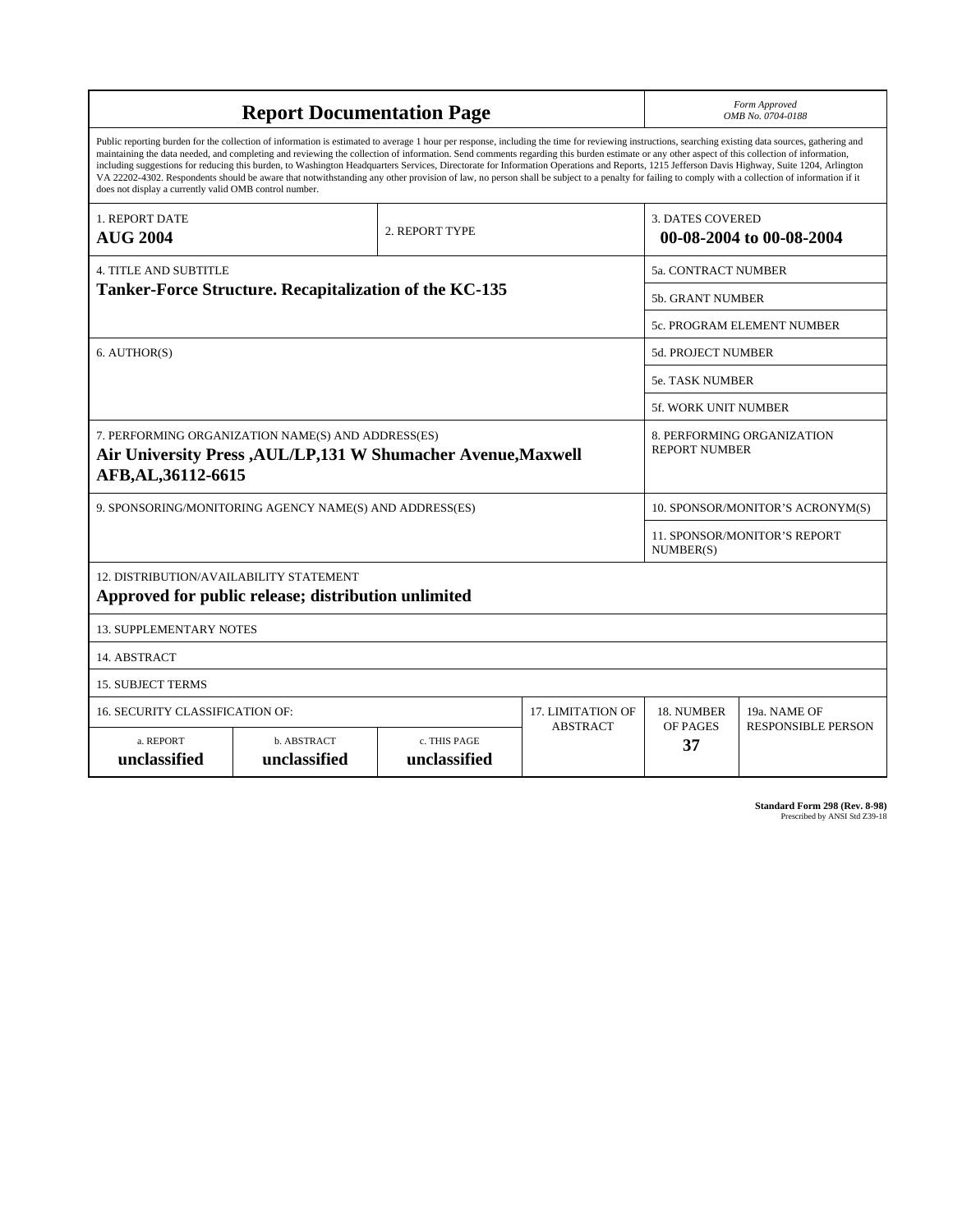This Maxwell Paper and others in the series are available electronically at the Air University Research Web site http://research.maxwell.af.mil and the AU Press Web site http://aupress.maxwell.af.mil.

#### **Disclaimer**

Opinions, conclusions, and recommendations expressed or implied within are solely those of the author and do not necessarily represent the views of Air University, the United States Air Force, the Department of Defense, or any other US government agency. Cleared for public release: distribution unlimited.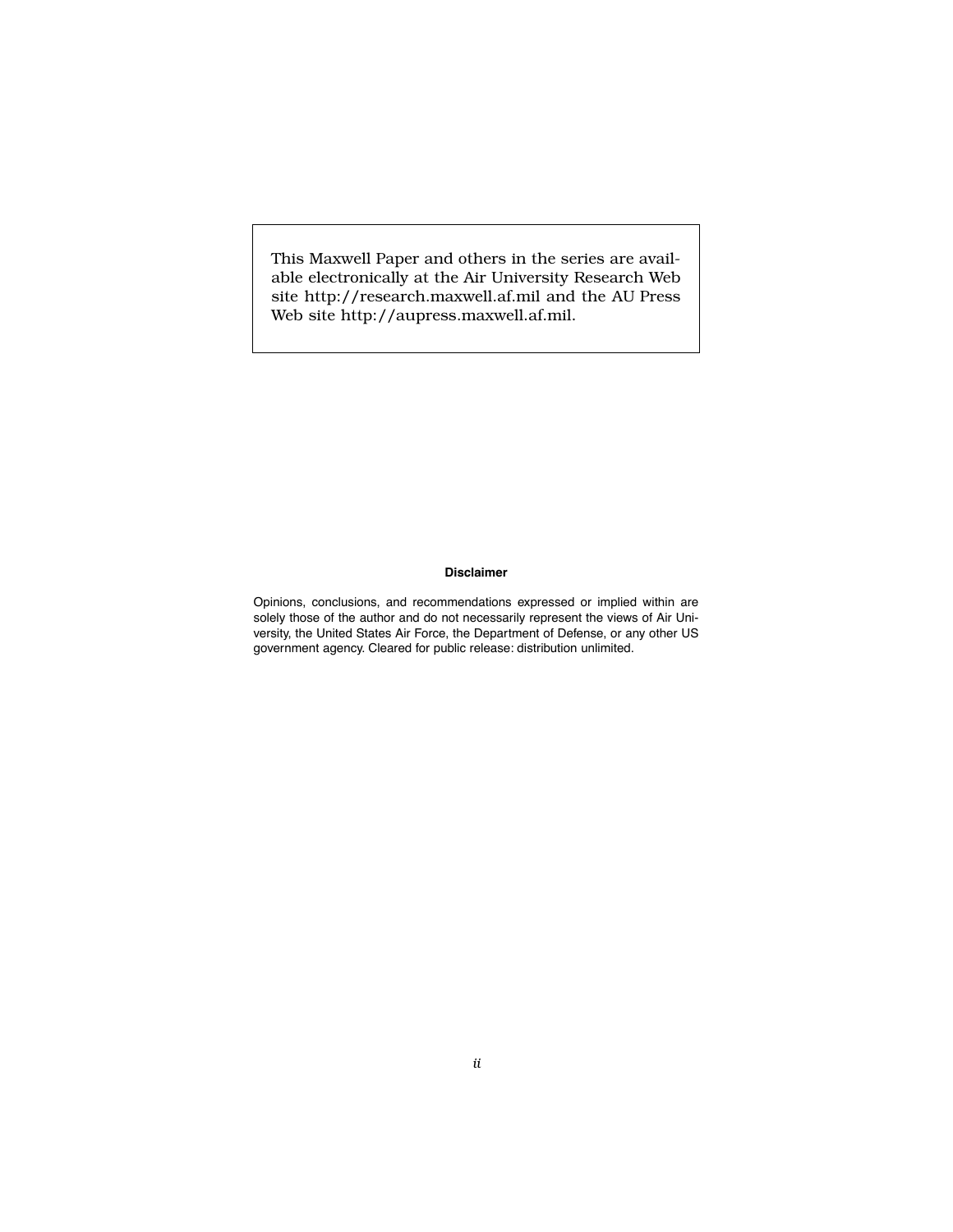## *Foreword*

Aerial refueling is key to the nation's global reach in response to operations in all parts of the world. As such, aerial refueling provides the bridge for air, joint, and coalition forces to deploy anywhere, any time around the world. It is important in this era of transformation that the tanker force and doctrine of aerial refueling also meet the challenges of the Air Force's task force concept of operations (CONOPS). The highly demanded tanker has the ability to affect global strike; homeland security; global mobility; space; and command, control, communications, computers, intelligence, surveillance, and reconnaissance (C4ISR); global response; and nuclear response. The KC-135 aircraft has been an outstanding platform for aerial refueling, and through some enhancements, it has been able to leverage some of its capabilities in airlift and communication. However, the Air Force has the opportunity with its next class of tankers to field a new tanker with capabilities that can serve all services in more demanding joint and coalition warfare of the future.

In *Tanker-Force Structure: Recapitalization of the KC-135*, Lt Col Juan Narvid challenges air mobility warriors to develop a tanker-force structure that overcomes the thinking of old to launch new concepts and capabilities for the future tanker. He argues that the future of warfare will require a tanker that is able to operate as a force enabler across the full spectrum of operations. This research is very timely with the Boeing 767 being looked at as a replacement for some of the older KC-135s. In contrast to some of the 767's capabilities, he outlines a conceptual tanker that combines airlift and aerial-refueling capabilities and is able to survive in a combat environment, and he leverages its ability to act as a platform to enhance network-centric warfare. He points out that while the "Cadillac" of all tankers may only be conceived in the minds of Airmen, the tanker of the future cannot resemble the single-role tanker of the past.

In this paper, Colonel Narvid examines the chronology of the tanker and the role it has played throughout its history. He argues that the next tanker must break from old capabilities, tied to a Cold War strategy, and embark on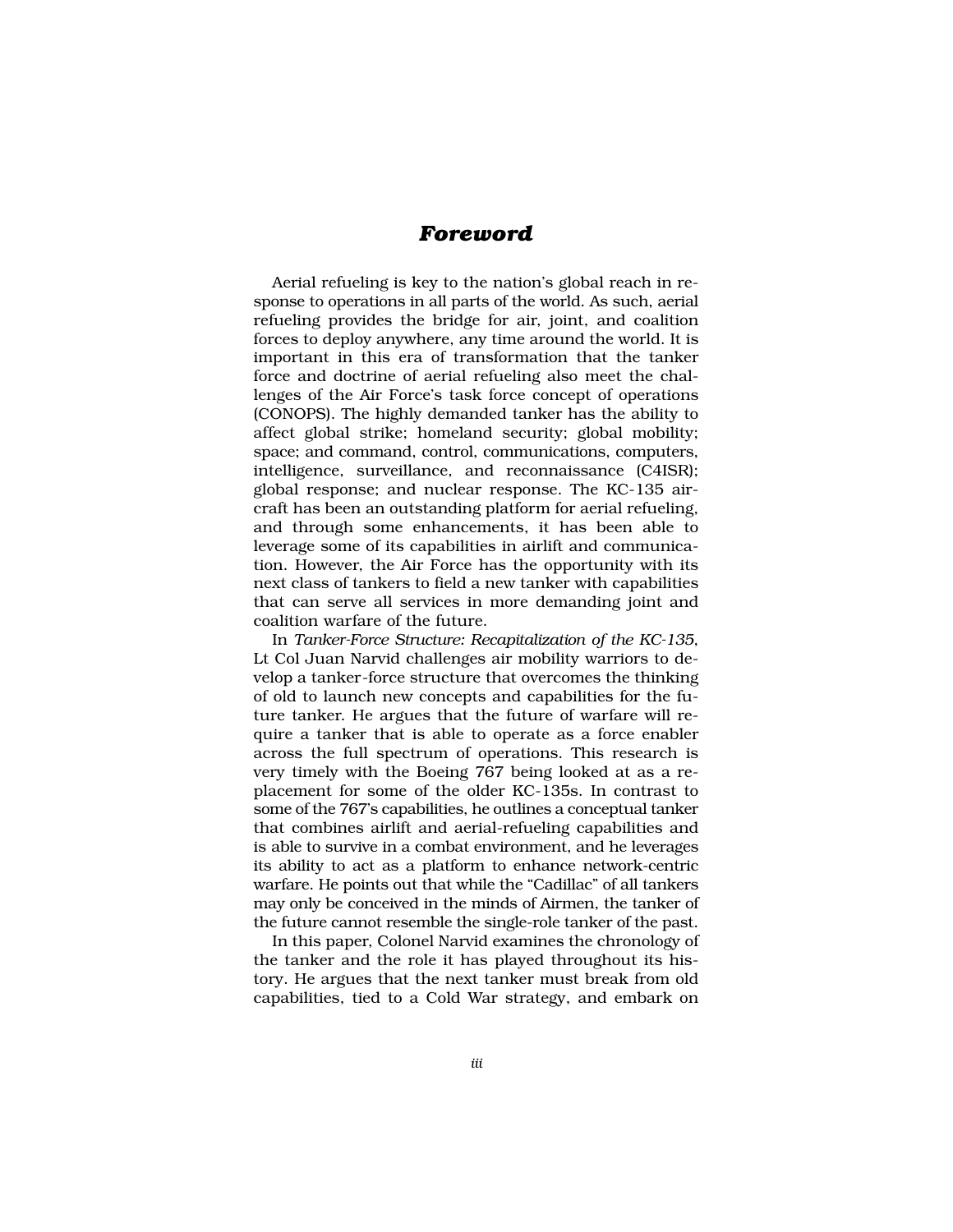new operations and more capabilities that are able to respond to future threats. Joint warfare already capitalizes on getting the right information to the decision makers and the warrior executing the combat mission. Innovative ideas within the mobility Air Force (MAF) are providing the link for information between the two through roll-on beyond line of sight (ROBE) systems. To employ these type capabilities into a combat area, tankers may come up against asymmetric threats from an enemy willing to blunt any advantages the MAF has to offer. Colonel Narvid believes the Boeing 767 improves on the capabilities of the KC-135 and that the Air Force currently needs to replace some of the older KC-135s. However, he argues, it will not fit the bill when it comes to meeting the challenges of the future—instead, a tanker designed from the ground up should recapitalize the KC-135 fleet.

As with all Maxwell Papers, this study is provided in the spirit of academic freedom, open debate, and serious consideration of the issues. We encourage your responses.

Paul Traybu

Major General, USAF Commandant, Air War College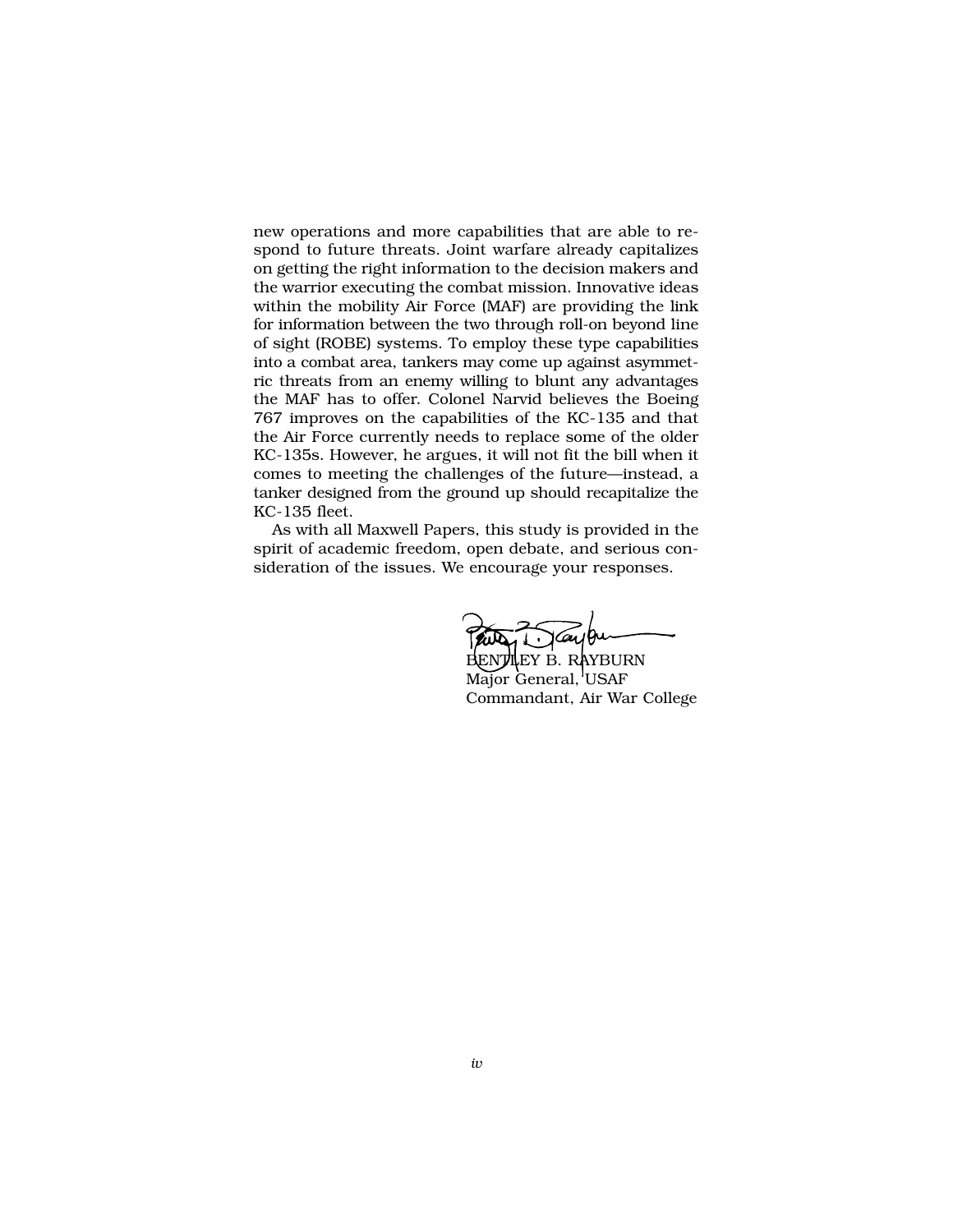## *About the Author*

Lt Col Juan "Grande" Narvid is a graduate of the Air War College, Class of 2004. His assignments include operations officer of the 37th Flight Training Squadron, 14th Flying Training Wing, Columbus AFB, Mississippi; and tours at Laughlin AFB, Texas; McGuire AFB, New Jersey; and Scott AFB, Illinois. Colonel Narvid entered the Air Force from the University of Texas–San Antonio. He is a command pilot with more than 5,300 hours in the KC-10, C-141, C-9, T-37, and T-38. He qualified as an instructor pilot/flight examiner in four separate weapon systems. He served as major command regional operations director, Tanker Airlift Control Center, and was hand selected as director, Air Mobility Operations Inspections, Headquarters Air Mobility Command Inspector General. He is a distinguished graduate from Squadron Officer School; holds a master of arts in National Security and Strategic Studies from the Naval War College, Newport, Rhode Island; and one in Human Resource Development from Webster University, Missouri; and is a graduate of the Naval Command and Staff College, Newport, Rhode Island. Following graduation from Air War College, Maxwell AFB, Alabama, Colonel Narvid took command of the 735th Air Mobility Squadron, Hickam AFB, Hawaii.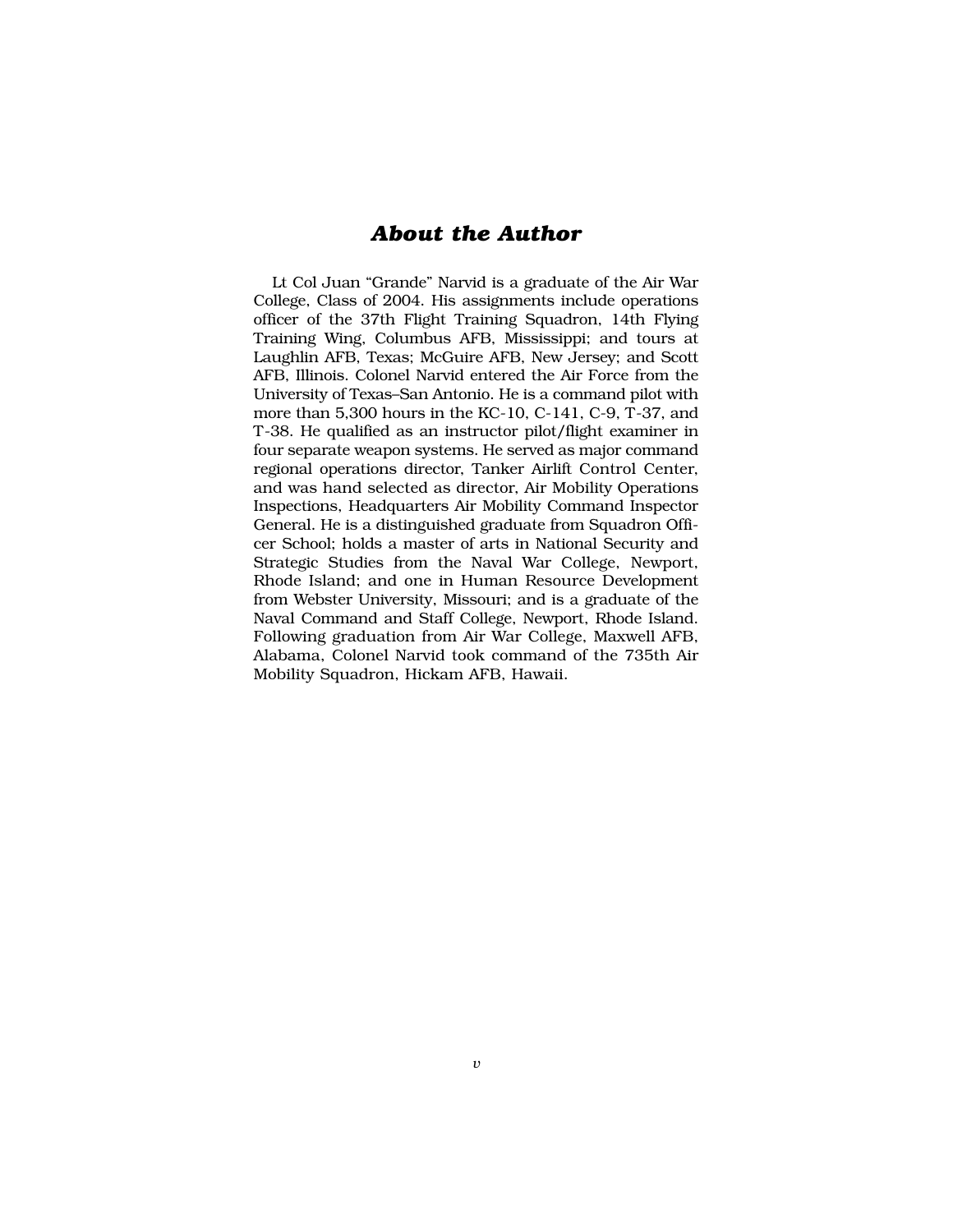## **Tanker-Force Structure Recapitalization of the KC-135**

*"The Air Force recognizes the need to begin replacing its large, aging fleet of KC-135s as soon as possible."*

> —Lt Gen Stephen B. Plummer, ––10 January 2003

The United States Air Force KC-135 fleet is nearly 50 years old; recent studies show that it is time for the recapitalization of this tanker fleet. The present inventory of aircraft went through many upgrades and modifications, but all are still the basic A-model aircraft initially purchased by the Air Force in the late 1950s. The Air Force needs to replace this aged aircraft by designing a new tanker from the ground up, capable of responding to the threat environment of today and the future.

Bomber and fighter aircraft dominate Air Force history. Despite the proven capabilities of aerial refueling during the birth of the Air Force, technology was directed at improving the reach of combat aircraft without regard to tankers. However, technology finally reached its limit and required aerial refueling to propel combat aircraft beyond the shores of the United States and the limits of forward bases.

Aerial refueling found its way into Air Force doctrine and became an integral part of the national military strategy (NMS). As the NMS reached into more regions of the world and encompassed more missions of vital national interest, tankers were required to expand the country's capability into a global strategy. Funding, importance, and old technology limited the emerging tanker-force structure. However, today's Air Force concept of operations (CONOPS) challenges Airmen to think differently about the threat of the future and the force structure required to respond to these threats.

The tanker-force structure was built from old bomber systems and off-the-shelf airline technology. It required little research and development to build or buy an aircraft that only needed to transfer gas to its receiver. While the mission of old only required this simple capability, time quickly outpaced the legacy systems. Future trends in war fighting require a capabilities-based tanker able to survive in today's combat environment while responding across the full spectrum of operations. The long-term reliance on old tanker weapon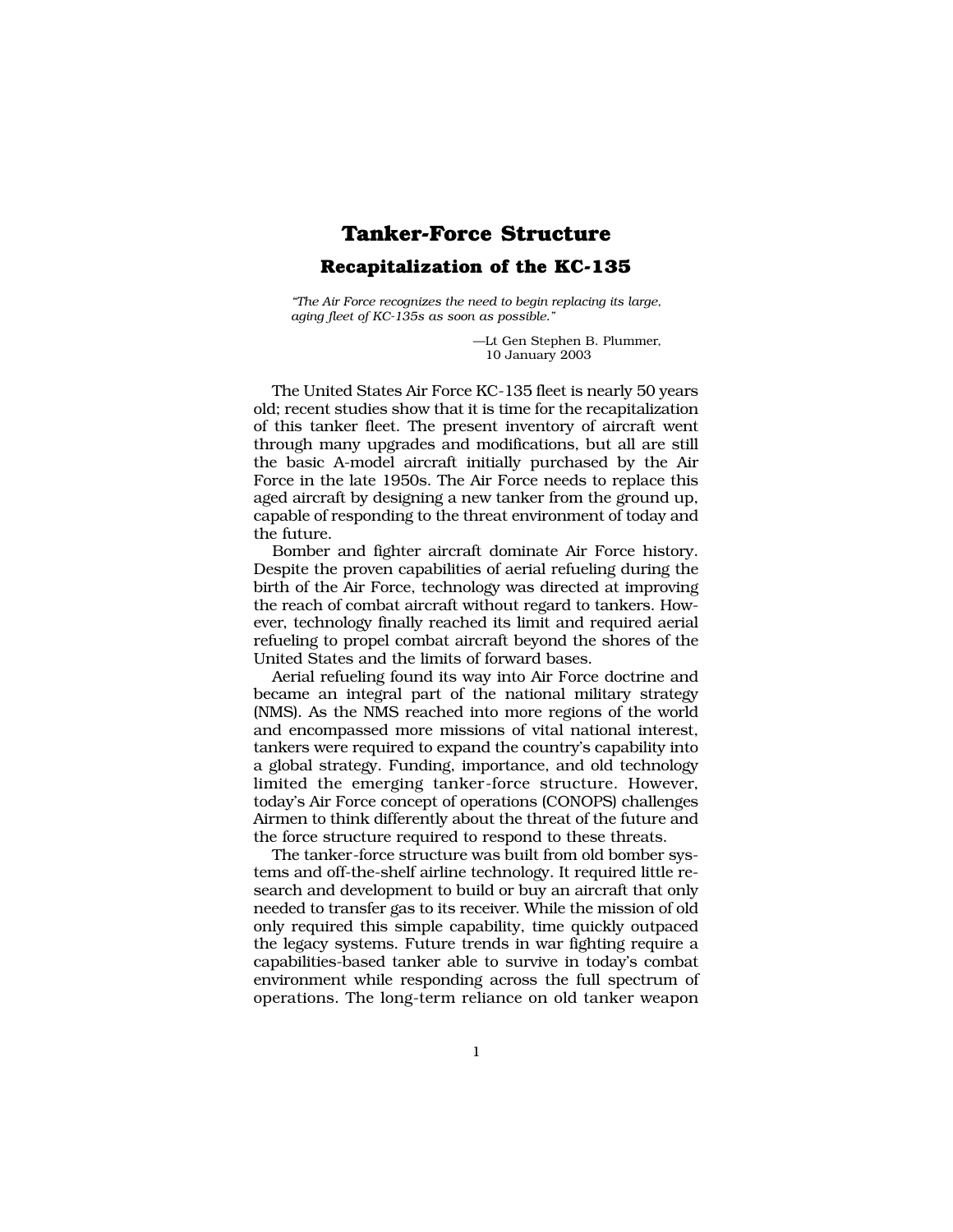systems patched with rebuilds, refurbishments, or replacements will not meet today's Air Force mission.

The scope of research in this paper does not look into budget issues associated with the recapitalization or procurement of force-structure platforms. It serves as a think piece into the capabilities required for the future replacement of the KC-135 fleet. This research challenges the reader to look beyond the platform of the tanker and the upgrades that the Boeing 767 can deliver. The Air Force needs a tanker able to deliver the capabilities that the joint environment requires to operate across the full spectrum that the future holds. The tanker can no longer serve only the Air Force of the past but must meet the needs of the forces of the future. The capabilities built into a newly designed tanker will make it a valuable national asset across all services.

## **The Need for Aerial Refueling**

US strategy has undergone massive changes since the end of the Cold War. No longer do we face a single foe in a given area of the world. Today, surgical strikes by combat aircraft may be required to defend the US homeland or destroy a terrorist camp in the desert.

## **National Security Strategy**

The US National Security Strategy (NSS) requires the endurance and flexibility that aerial refueling gives to receiver aircraft in order to operate across the entire spectrum of the NSS operations. Aerial refueling gives the United States the ability to respond across the full range of operations, from combating global terrorism to humanitarian actions. Aerial refueling spans the gap between the robust nature of the regional commitment of the NSS and the limited bases that are available in the en route structure from which this strategy may be executed. Aerial refueling allows the US vision to become possible by using distant bases coupled with the global reach of tankers extending to all regions of the world.

Pres. George W. Bush outlined in the NSS a strategy that required the United States to respond to the higher end of the conflict spectrum, including conflicts stemming from terrorism and attacks against the United States and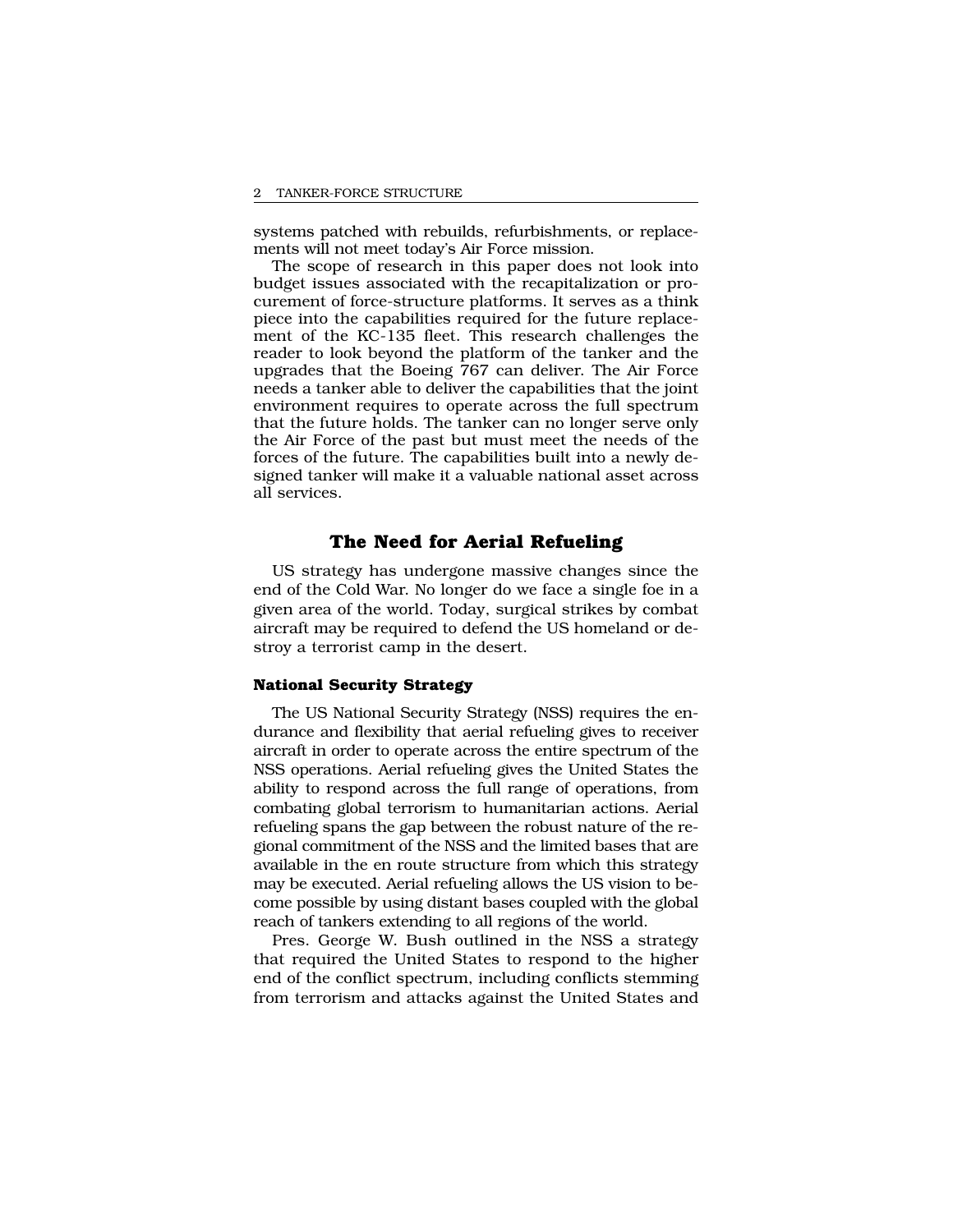its allies.<sup>1</sup> Operation Enduring Freedom, Afghanistan, has proven to be a considerable challenge for US forces in the fight against terrorism. The mountainous terrain surrounding the area of operations is a haven for fleeing terrorists, and without tanker support to keep fighter aircraft loitering above the battle area, time-sensitive targets would easily escape. Likewise, intercept aircraft defending the shores of the United States from attacks by rogue nations or terrorist groups would also be unable to maintain their constant vigilance without the extension of fuel received from orbiting tankers.

Additionally, the NSS must respond to the lower end of the spectrum by addressing conflicts arising from infractions of human dignity.2 Past US leaders have worried over the implications of committing US forces in response to humanitarian actions, particularly in Bosnia and Somalia. Torn between the atrocities being committed in these countries and the possibility of US soldiers being wounded or killed to preserve the peace, the administration looked to airpower to provide the United States the force needed to maintain credibility in the international arena while preventing public outrage due to American casualties.3 Aerial refueling allowed the nation to reach out to these regions by providing fuel for the airlifting of supplies and fighter protection.

Finally, the NSS pledges to work with other nations to defuse regional conflicts.<sup>4</sup> Each region of the world offers a unique and volatile challenge requiring operations from airlift to strategic attack. In the poverty-stricken continent of Africa, aerial refueling will play a major role, linking the European en route structure to the vast areas comprising the southern countries in Africa. The two closest bases to the en route structure are Lajes, Azores, and Rota, Spain, which require an air bridge of tankers to respond to the region (fig. 1).5 Additionally, the United States already has long-term commitments in Korea and Iraq requiring numerous aerial-refueling assets to support the operations. The NSS also lays out a willingness to respond to challenges in Israel, Palestine, India, Pakistan, Indonesia, the Western Hemisphere, and Latin America. Again, with the concentration of the en route structure established along the west coast of Europe and the east coast of Asia, aerial refueling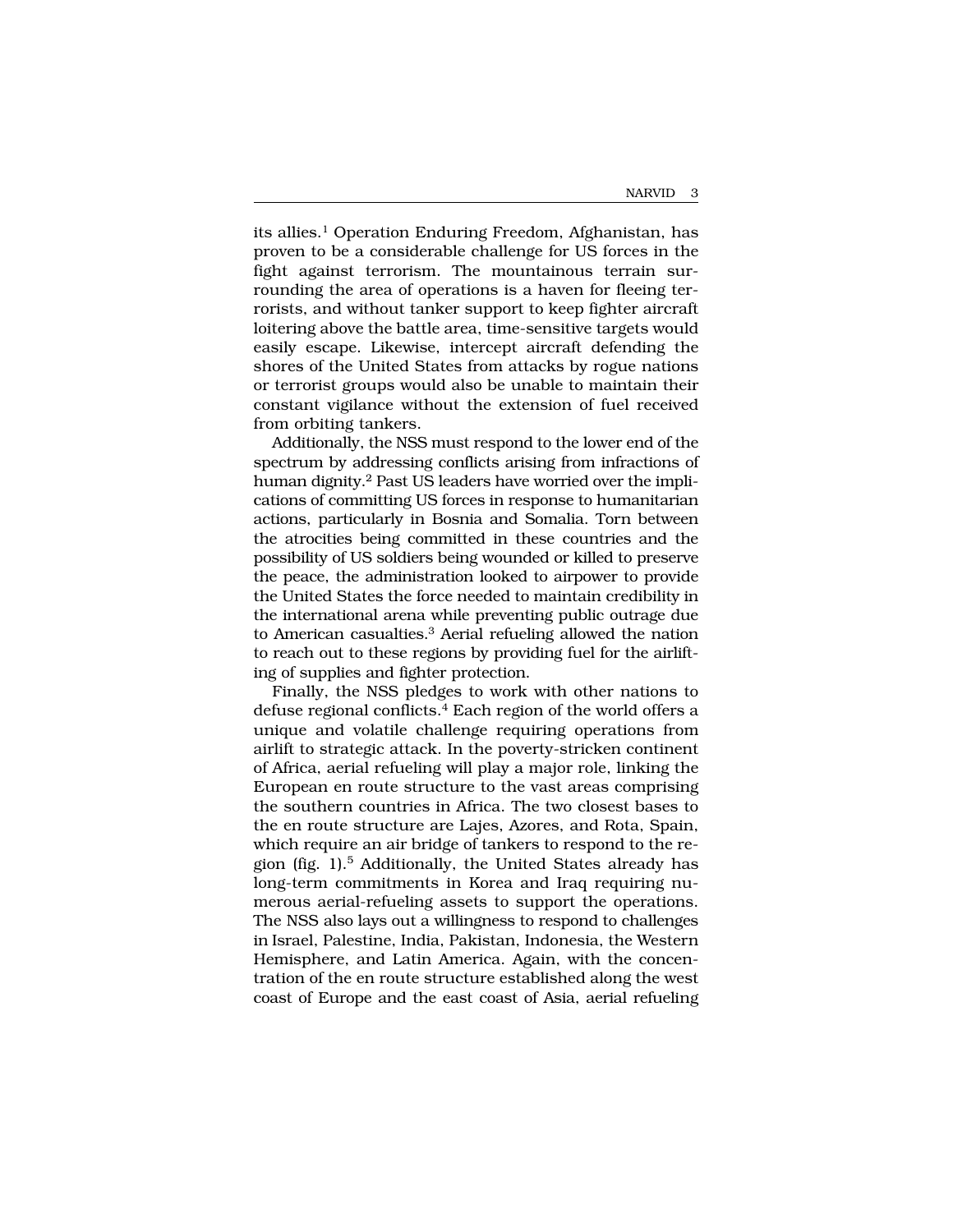#### TANKER-FORCE STRUCTURE

will be a required resource to employ operations throughout the regions.



**Figure 1. En route structures**. (Adapted from Col Scott Phillips, "DIRMOBFOR," lecture, Air War College, Maxwell AFB, AL, 5 December 2002.)

### **Air Force Doctrine**

The Air Force doctrine of aerial refueling is designed to support the service's power-projection capabilities, which in turn support our national security interests. Air Force Doctrine Document (AFDD) 2-6.2, *Aerial Refueling*, points out the numerous principles of airpower, such as time, distance, and payload, affected by aerial refueling. AFDD 2-6.2 outlines aerial refueling and its ability to increase mass, surprise, economy of force, flexibility, versatility, and maneuverability. $6$  To execute this doctrine, tanker operations rely heavily on established airfields with a robust logistical system.

During the past decade, the United States reduced the number of overseas bases accessible by heavy aircraft such as tankers. During Operation Desert Storm, two of the six largest bases provided 58 percent of the airlift capability and access. This was due to their ramp space and runway length, which were capable of handling the heavyweight aircraft of Air Mobility Command (AMC).<sup>7</sup> The two bases, Torrejon, Spain, and Frankfurt, Germany, have not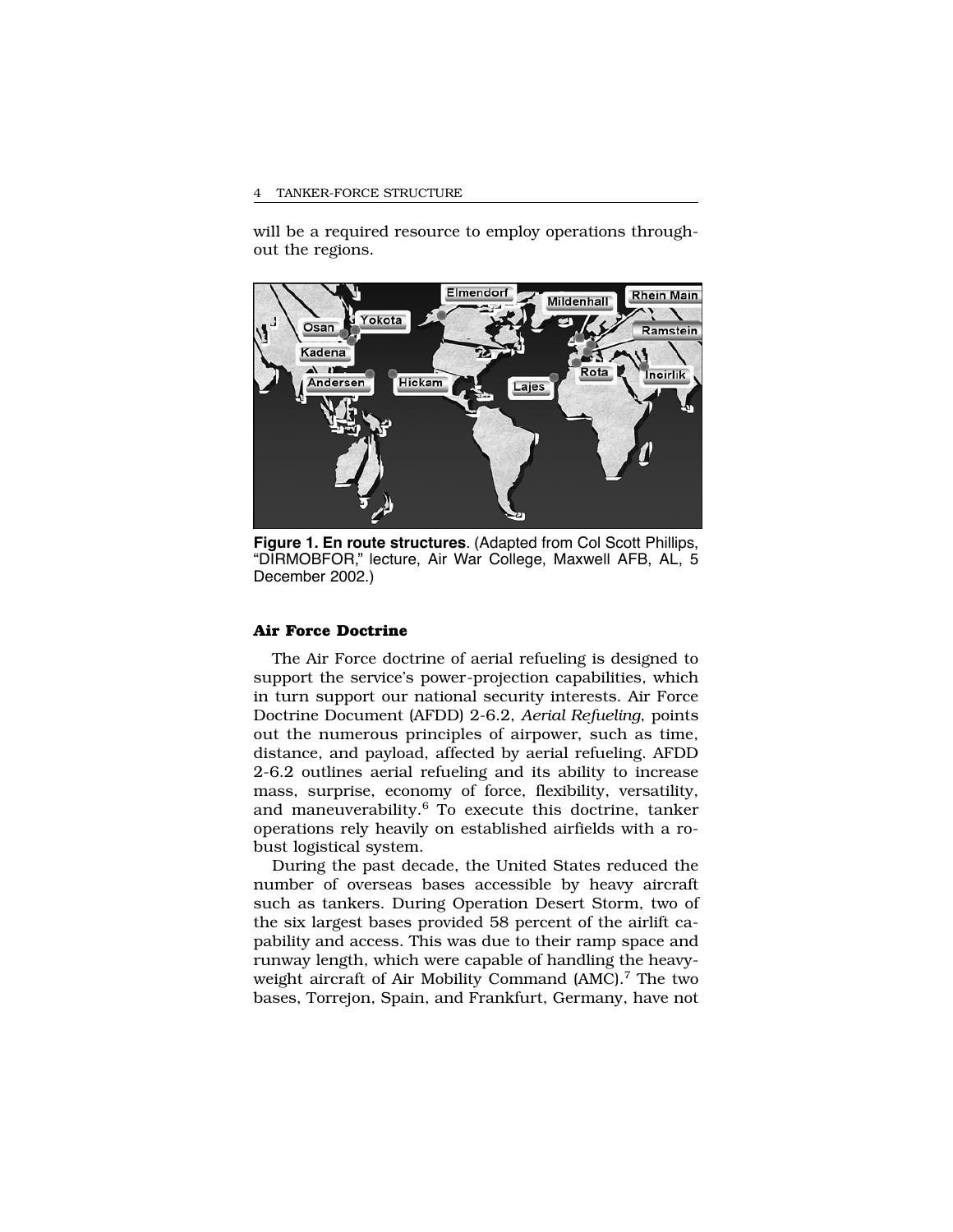been used to their full capacity since Desert Storm. This reduction limits the compatible runways for AMC's large aircraft and causes aircraft to compete for a smaller pool of available forward operating bases. Reductions like these, as well as the denial of airfields by host nations, make aerial refueling vital to the Air Force mission. If reductions and denials continue, the United States will come to rely more on projecting power from its own shores or be forced to choose less-than-optimum locations further away from the fight than desired. While Central Europe and Central Asia may grant access to additional airfields, current tanker operations still require robust logistical support.

Logistical support impacts the ability of aerial refueling to increase the payload carried by receiver aircraft. Due to limitations in engine thrust, runway length, or aircraft weight, some aircraft are unable to take off with the maximum amount of payload and carry enough fuel to accomplish the mission. The sacrifice in payload on supply aircraft means less cargo (supply items) to deployed troops or kinetic weapons that are relied upon to "kill people and break things" to win wars. Fighter aircraft may have to sacrifice fuel or payload, thus reducing either time or lethal impact over the target. However, the use of a tanker aircraft can allow receiver aircraft to maintain high payloads and to extend airtime by in-flight refueling.

Tankers can deliver capabilities beyond AFDD 2-6.2. Recently, Gen John P. Jumper, Air Force chief of staff, outlined how the Air Force will tailor forces and employ them in response to a range of scenarios. In General Jumper's task force, CONOPS tankers must expand to become the tankers of the future. The next tanker-force structure must leverage its size and loiter time to enable all services a more robust C4ISR while combining capabilities and doctrine to help the airlift community to deliver global mobility and global response. Additionally, future tankers need to leverage the lethality of combat air forces by increasing global strike capabilities to linger over the battle area with larger payloads. The next tanker cannot just be a replacement for the KC-135. Airmen must think across doctrine, services, platforms, and organizations in fielding the next tanker.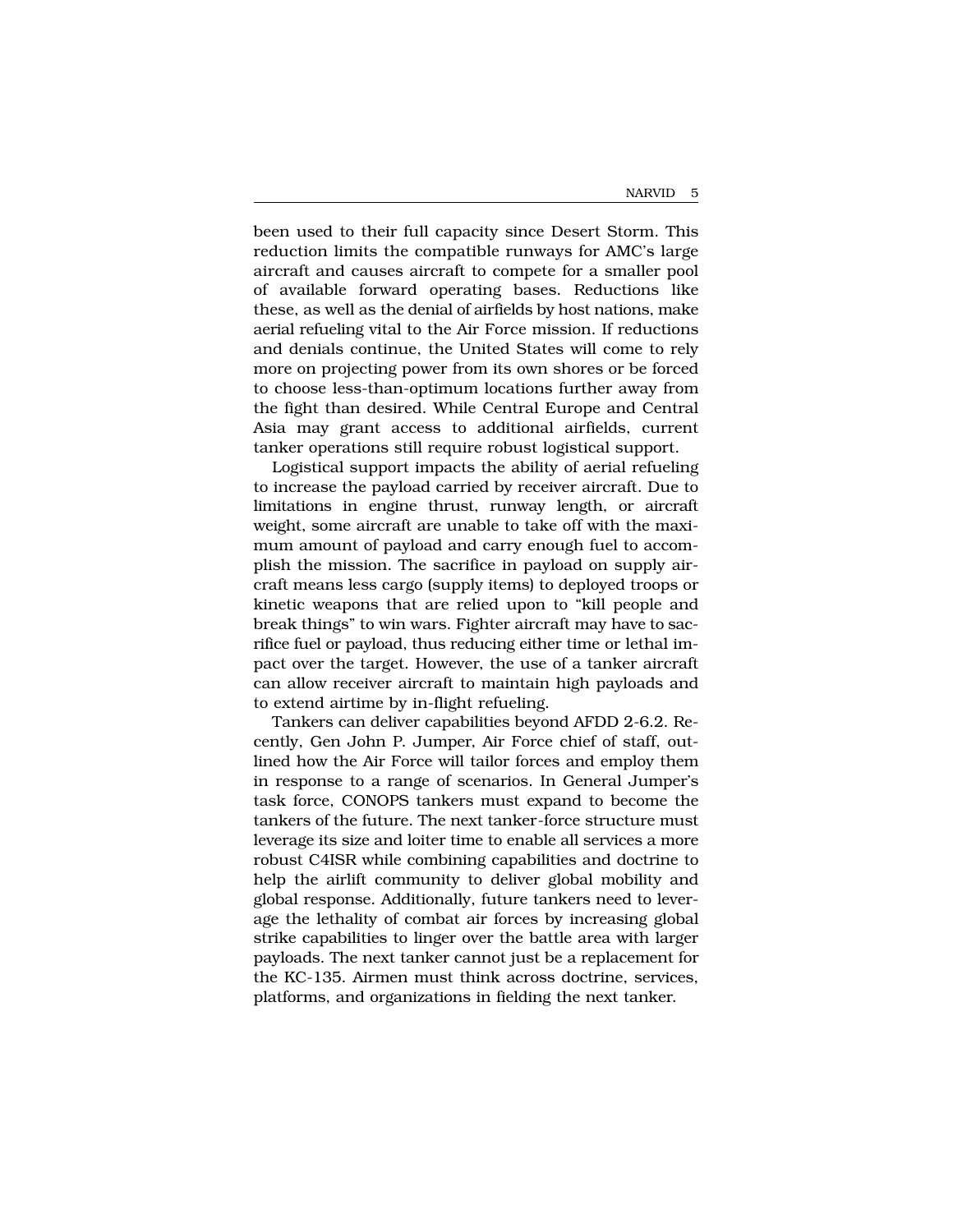## **History of Aerial Refueling**

In 1921 the idea of aerial refueling was born in the minds of daring men willing to brave dangerous aerial demonstrations to please watching crowds gathered below. One of the first recorded aerial refuelings was such a stunt. A lone man named Dougherty crept across the wings of a Lincoln Standard biplane with a five-gallon gasoline can strapped to his back.<sup>8</sup> He stepped out onto the awaiting wing of a JN-4 Jenny aircraft and poured the contents of his can into the Jenny's tank; thus, the first historical recording of the first aerial refueling of an airborne aircraft. During the next couple of years, aerial refueling quickly evolved through trial and error. New methods of transfer were tested using hoses to transfer fuel instead of wing walkers, and endurance records were extended, fuel loads increased, and distance records were broken. However, it all came to a halt with the death of some Airmen in an aerial demonstration; the refueling hose from the tanker wrapped around the prop of the receiving aircraft.9 The idea of aerial refueling seemed to subside in the chapters of airpower history. The fledgling airline industry did not share the initial interest shown by the military. Commercial flights simply did not require the endurance aerial refueling could provide to domestic flights. It was not until 1929 that the Army Air Corps brought back the revolution of aerial refueling, grabbing the world's attention. Two young officers, Carl Spaatz and Ira Eaker, piloted their monoplane named the *Question Mark*, smashing all air-endurance records—the aircraft remained airborne for 150.8 hours.10 This famous demonstration of in-flight endurance made possible by aerial refueling caught the attention of proponents of airpower throughout the world.

## **The Early Years**

The United States pioneered aerial refueling. However, as US involvement in World War II began in early 1940, aerial refueling would take a backseat to the strategic bomber. The strategic bomber had the endurance (fuel capacity) required to execute its mission when deployed to the region where bombing was required. However, fighter aircraft were still without the required range to escort bombers or fly long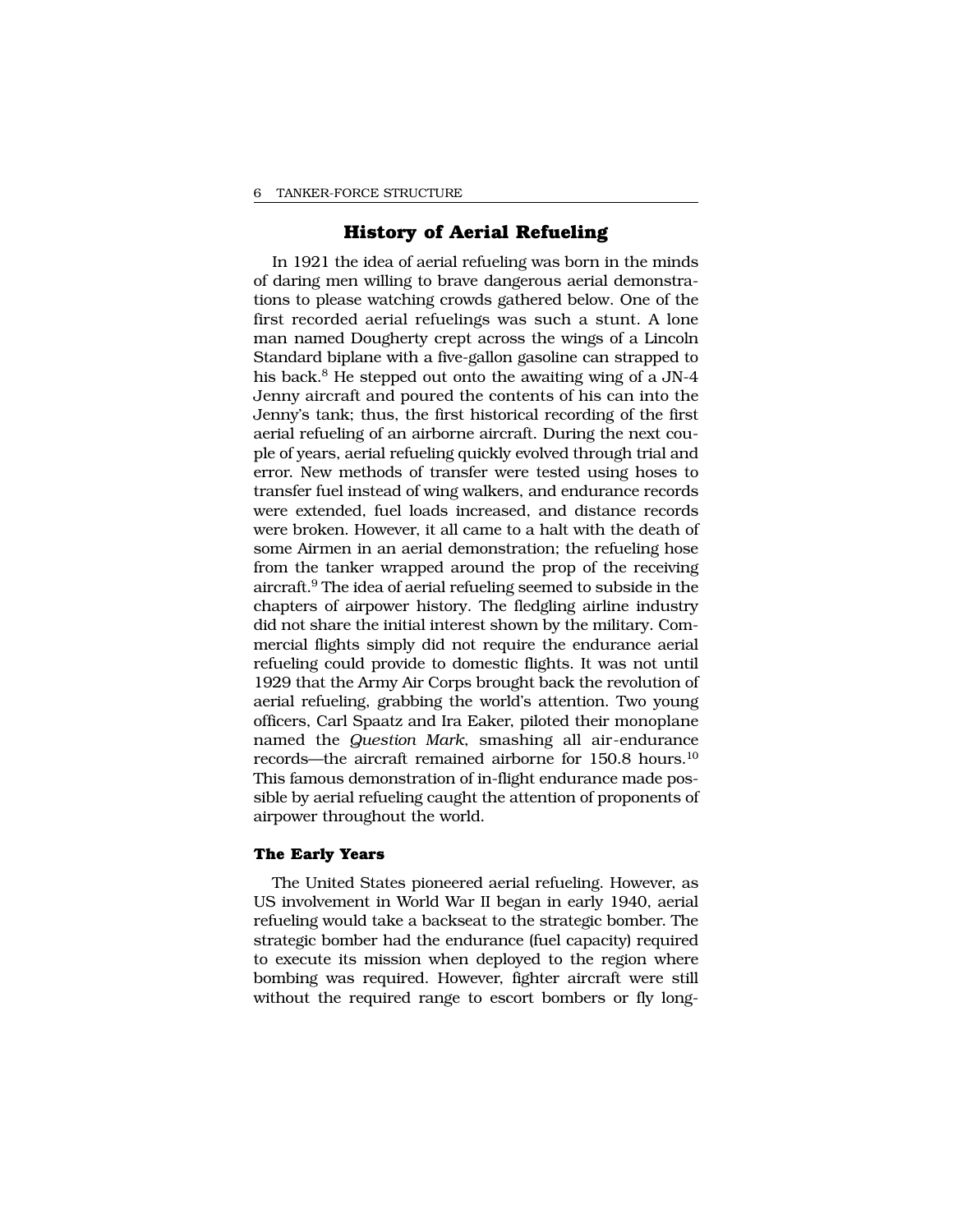range missions within the theater of operations. The United States failed to build tankers and equip fighters and bombers with transfer-receiver capability. Aerial refueling became important as World War II ended and the Soviet Union emerged as a foe of the United States. In 1946, to meet the new global mission to deter the Soviet Union, the Army Air Force converted B-29s into tankers. B-29 tankers off-loaded fuel to B-29 bombers via a hose winched from the bomber onto the tanker by a grappling line. By the time the first tanker was born, bombers with higher engine thrust were being built, and despite the invention of the more efficient flying boom, the KB-29 was unable to keep up with the faster bombers. The KC-97 tanker-transporter evolved from the KB-29, which had a more efficient boom system and, more importantly, gave the United States a swing capability to carry cargo. The propeller-driven KC-97 soon found itself outclassed by the more powerful bombers. The KC-97 had to descend while refueling or "toboggan," and the later version, the KC-97L, included an extra engine under each wing to provide the KC-97 enough thrust to stay ahead of the receiver aircraft. The older technology of the KC-97 was soon replaced by the "jet"-powered KC-135.

## **Tankers of Today**

In 1957 the first KC-135 was delivered to the Air Force and became an important part of the Strategic Air Command's (SAC) strategy. When paired with the B-52 under the Joint Chief of Staff's *Single Integrated Operations Plan*, the team could deliver nuclear weapons to the Soviet Union.11 The KC-135 was strictly tied to the strategic bomber force and not used to refuel Tactical Air Command's fighter force until the Vietnam War. The KC-135 could refuel at higher altitudes and easily keep up with the B-52, enabling them to maintain 24-hour coverage of the sky. The same boom-system design used on the KC-97 was still in place on the KC-135. In changing from a strictly SAC asset to refueling TAC aircraft, the KC-135's missions would undergo additional changes.

Although the Navy had its own small fleet of tactical tankers and the KC-135 inventory was quickly increasing, the Navy wanted access to the KC-135 as a viable refueler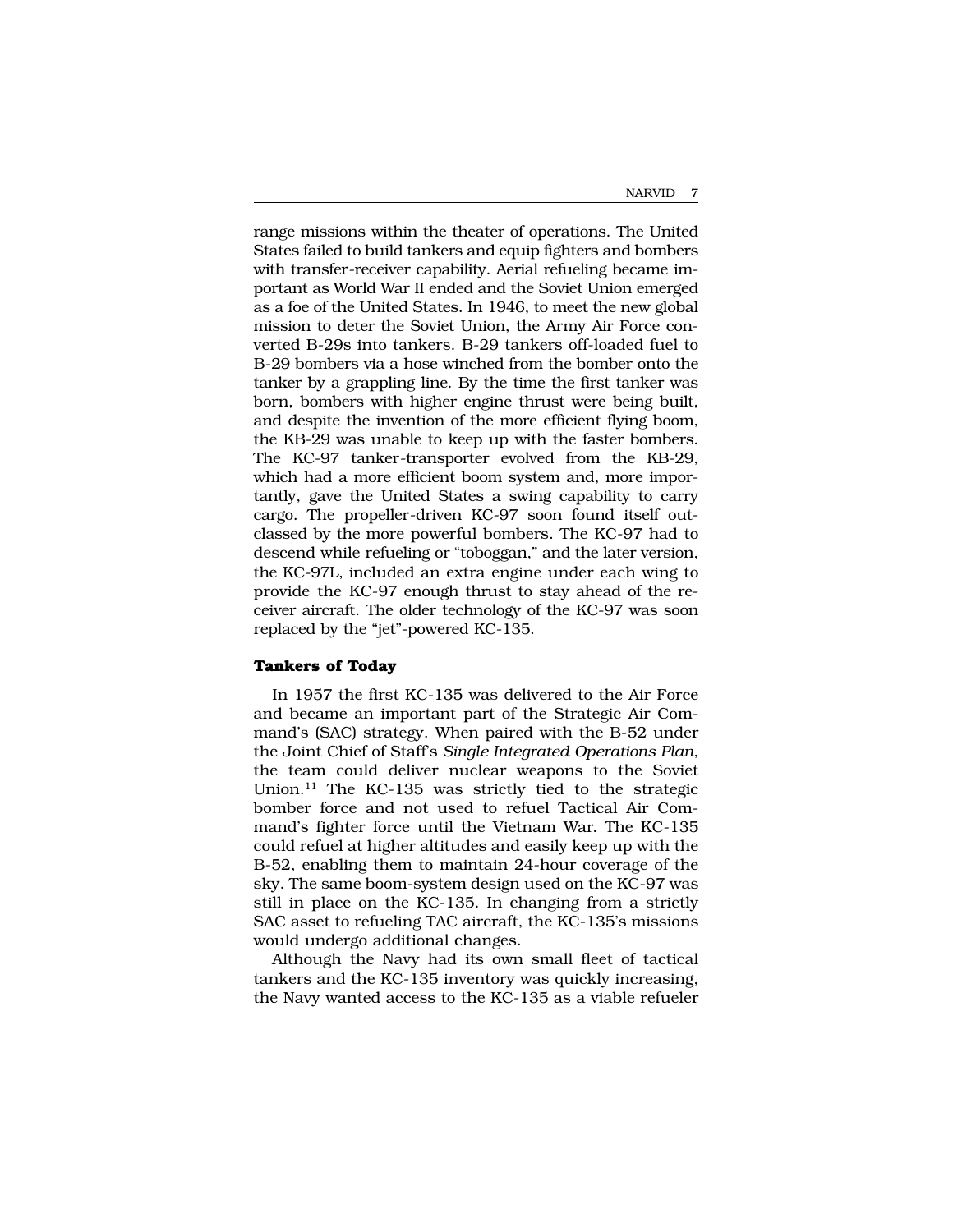to increase the reach of their fighter force. To refuel Navy and North Atlantic Treaty Organization (NATO) aircraft, a drogue or "basket" was adapted to replace the boom tip for Navy or NATO refueling missions.

During the next 25 years, the KC-135 dominated the aerial-refueling arena while undergoing additional evolutions and transitions, such as new fuel-efficient and quieter engines, partial wing replacements due to metal fatigue, and engine-strut replacement. The KC-135 was already becoming outdated before the first KC-10 reached the Air Force inventory in 1981. The KC-10 was born under the advance tanker/cargo aircraft idea.<sup>12</sup> Not only would the KC-10 be able to carry nearly twice as much fuel as the KC-135, it could also alternate between boom and drogue refueling while airborne. Moreover, the KC-10 provided the Military Airlift Command (MAC) a tremendous boost in strategicairlift capability due to its large cargo capacity. One of the biggest advantages the KC-10 has over the KC-135 is that the KC-10 eventually evolved to a dual-drogue system capable of refueling two Navy or NATO fighter aircraft at the same time from its wings. Eventually, the KC-135 was modified (in limited numbers), allowing it to trail two drogues from its wing pods. The KC-10 is often used in the "reliability tanker role" due to the massive amount of fuel it carries and its ability to refuel different types of aircraft, regardless of the refueling system installed.13 Presently, the Air Force has not received a new tanker since the delivery of the KC-10 over 20 years ago and has a fleet of KC-135s nearly 50 years old.

## **Shortfalls**

International tanker operations are required for modern US air campaigns. However, many international areas do not have infrastructure capable of supporting tanker ground operations.

#### **En Route Structure**

The international "en route structure" in which tankers are required to operate does not provide an endless number of options when it comes to selecting airfields to deploy assets. Every country varies in the infrastructure they can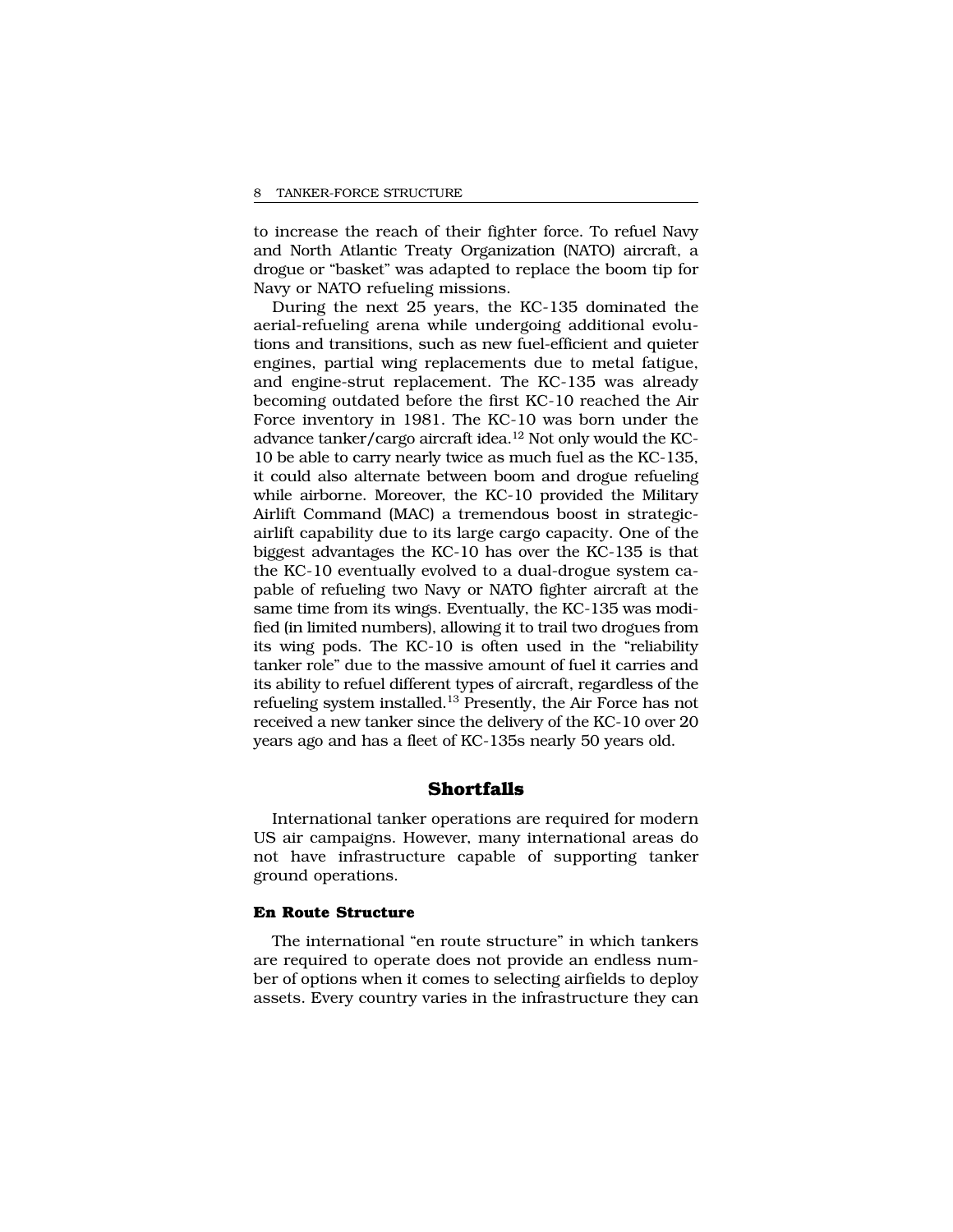afford to build or maintain. In many cases, nations rely on antiquated airfields designed for World War II–era aircraft. The runway is unable to either handle the weight of largetanker and cargo aircraft or the length of the runway is insufficient. Likewise, countries that do have the capability to support tankers may limit access due to disagreements over military use of airfields, or their top priority is commerce-producing commercial aircraft. These limitations in the en route structure highlight limitations in the US tanker force that must be addressed in the development of the future tanker-force structure.

The number of bases available within the en route structure is limited by runway requirements for tanker aircraft. The weight of tankers due to mission requirements for fuel often exceeds the weight capacities of many foreign runways. Additionally, many foreign runways are not long enough to allow a fully loaded tanker to take off. This limits access to bases/airports by all but a few overpowered aircraft. As in the case of the air operations in Kosovo, US forces had to rely on an old NATO and former Warsaw Pact en route structure designed for much lighter fighter aircraft and were unable to use the numerous bases available in the area.<sup>14</sup> Maj Gen Roger Brady, Air Force deputy chief of staff, noted that "the amount of bases close to combat operations and available to tankers were [*sic*] not readily available."15 Moreover, the United States does not control the development or suitability of other nation's airfield infrastructure. The few bases the United States does maintain and contribute to the high cost of modernizing are not available in numbers large enough to accommodate the large expeditionary packages dictated by today's Air Force mission requirements. Without a change in foreign airbase operations or increased US funding for modernization of foreign bases in the future, the only runways readily available may be in austere locations.

#### **Civilian- versus Military-Designed Aircraft**

Civilian airlines rarely operate in austere locations or rely on airfields lacking support and required infrastructure. When they do service these areas, they do so with smaller aircraft capable of operating on limited-length runways. The larger civilian aircraft enjoy the luxury of modern inter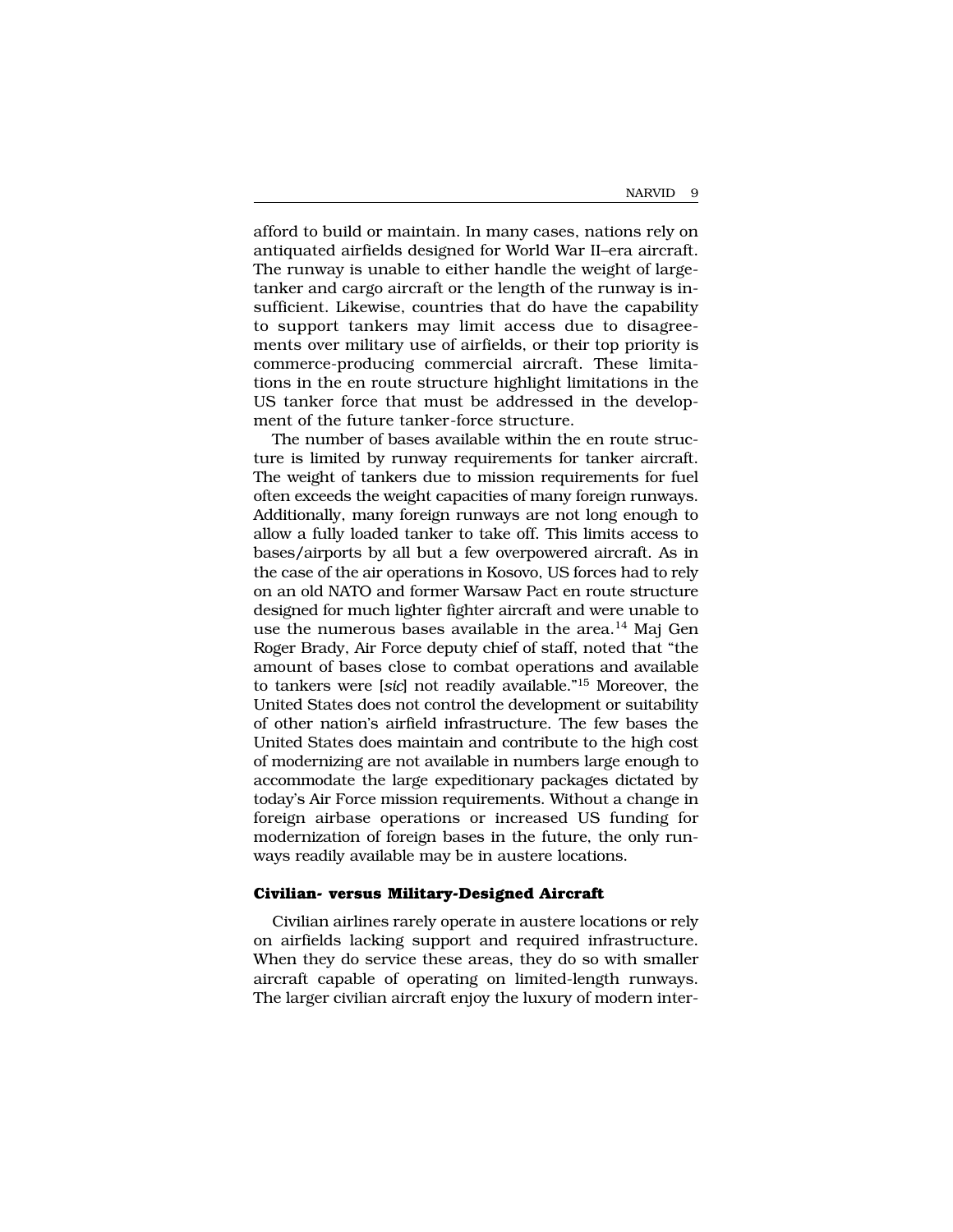national airports fully equipped with all the amenities afforded the high-commerce demands of airborne transportation and have no incentives to operate on less-than-normal runway lengths. However, US tankers designed on airline prototypes or slightly modified versions, such as the KC-135 and KC-10, must gain access to available airfields closest to the fight. The NATO standard 8,000-foot runway is not adequate for fully loaded KC-135s and KC-10s. The tankers in the Air Force inventory today are built to airline standards, not to military requirements, which limits the runways available. This is just one example where commercial off-the-shelf (COTS) aircraft design negates military requirements.

The development of the Boeing 767 seems to address the disparity between civilian and military specifications on runway-length capabilities and does allow the aircraft to take off fully loaded on an 8,000-foot runway, which gives access to 2,000 additional bases/airfields due to reduced runway requirements.<sup>16</sup> However, it has taken two generations of tankers to meet these requirements. While this new capability may fit a strategy linked to NATO allies, it may not suffice in the future for isolated areas away from the mobility en route structure. Tanker operations in the future may depend on less-developed runways with some missions requiring the building of refueling infrastructure (pipelines) to realize full capability.

Even with the new capability, the 767 will not match the capability to land on austere runways, such as the militarydriven requirements of the C-17 or the heavier C-5.17 If given these same capabilities, the 767 would have access to additional runways. However, to fully utilize a short-field capability, the tanker force will need to develop a new approach to tanker operations. Tanker forces may require pipelines to bring the fuel from large bases or offshore tankers to the smaller airfields. The flexibility to operate globally and in lessdeveloped countries will be part of future tanker missions; critical planning is needed now.

## **Boom-Cycle Time**

Boom-cycle time is the rate a tanker can off-load fuel to multiple receivers. Despite the amount of fuel that tankers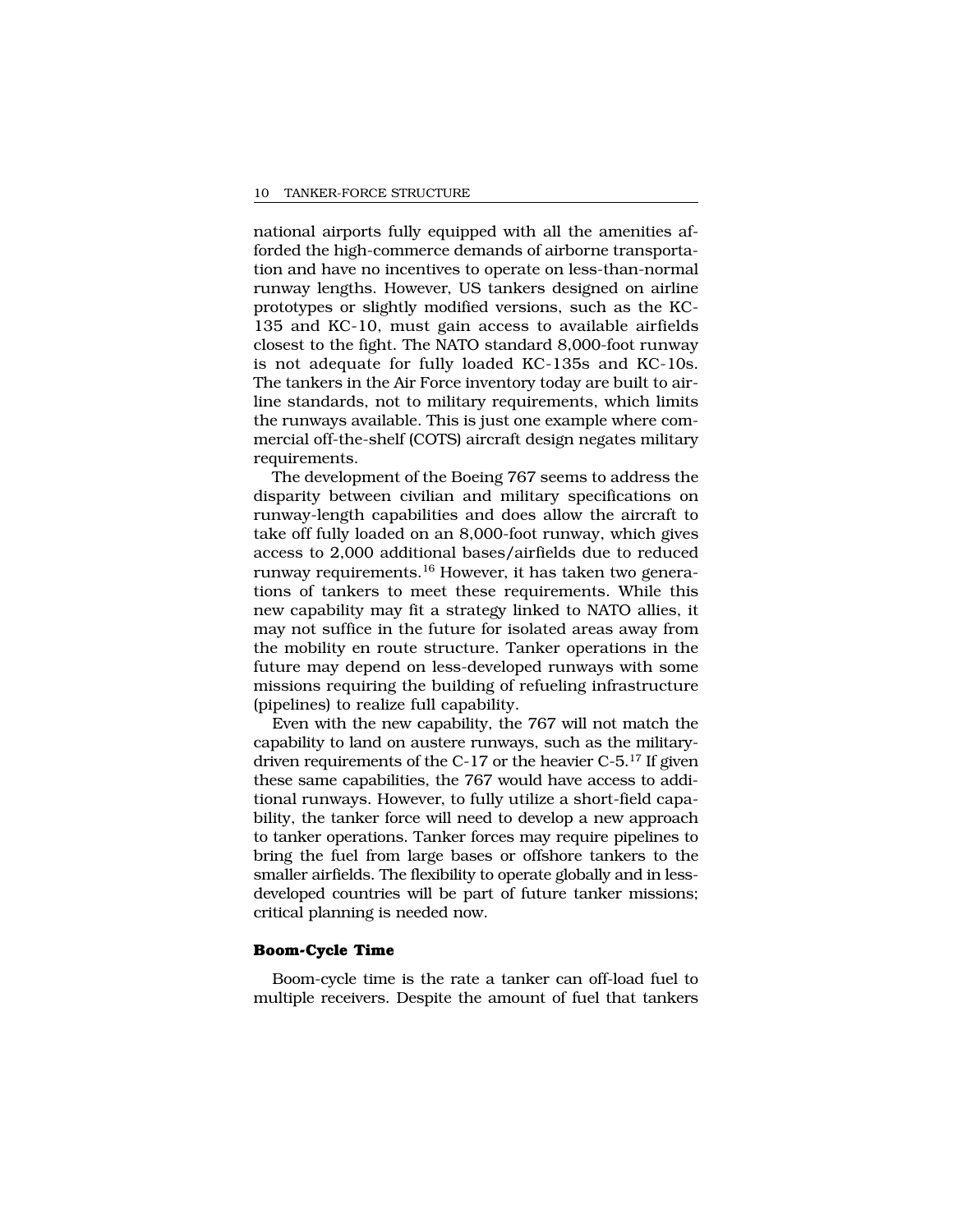carry, with only one boom, tankers can off-load only a set amount of fuel within a given time. This has been a problem with the tanker force from inception. Single-port refueling reduces the flexibility of the entire operational force. During multiple aircraft refueling, the single boom limits the entire aerial-refueling process. The single boom does not present the same problem when refueling large deploying aircraft or requiring extra fuel to make long flights across the oceans. However, it does affect small fighter aircraft flying long distances or loitering for long periods. The limited amount of fuel carried by smaller aircraft requires most to refuel hourly. With only one boom available, each aircraft must refuel in turn and burn onboard fuel while waiting its turn. When combat aircraft operate in packages, the waiting time is a limiting factor delaying the attack or restricting time over target. The following excerpt sheds light on the problem of refueling with a single boom.

Three flights of four fighters each are airborne and burning fuel at an average rate of 8,000 pounds per hour (pph) or a total of 96,000 pph for the flights. One tanker can transfer fuel at a rate of 60,000 pph to these notional flights of fighters, allowing each aircraft to cycle on and off the boom. In this typical example, only 60 percent of the fighters can be refueled and will require an additional tanker to refuel the strike package.18

In the above example, adding an additional boom to KC aircraft allows a two-to-one reduction in tanker requirements and reduces required airspace. Currently, KC-10s already employ this concept when refueling naval aircraft by extending two hoses from the wings. Navy aircraft control their own refueling—closure to hose, connection to aircraft, positioned on the hose in relation to the tanker, and monitored by the boom operator on the tanker. Air Force use of a duel-boom system would not require an additional boom operator. Currently, only single-boom operations are allowed because the boom operator flies the boom into the receptacle of the awaiting aircraft. On the older KC-135, the boom operator monitors the refueling envelope and disconnects the refueling aircraft when or if limits are reached. However, on the KC-10, the boom system can operate in an autonomous mode with a computer monitoring the rate of closure and boom limits, even executing "disconnects." Current technology still requires a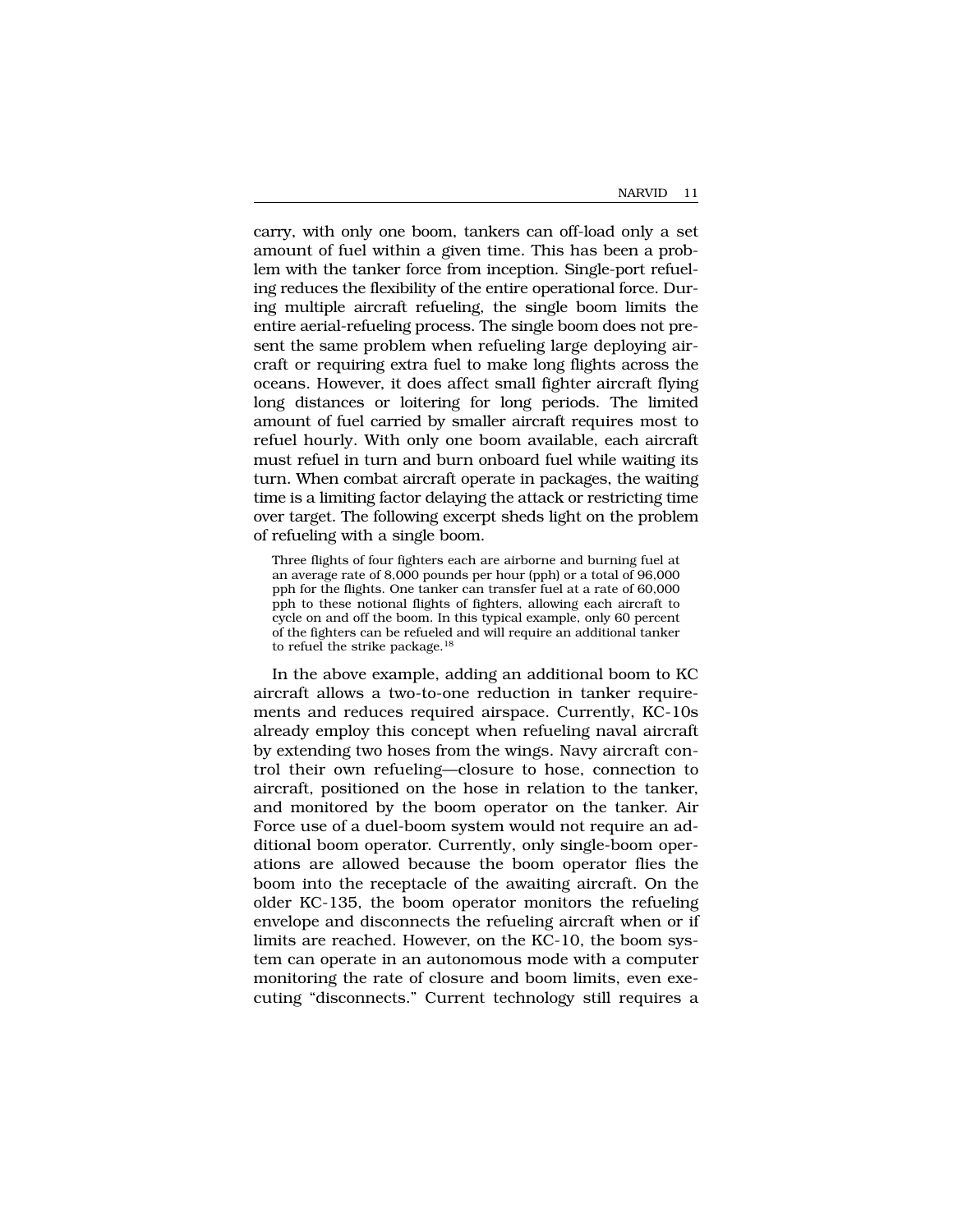boom operator to make the contact with receiver aircraft; however, new technological advances in an automaticboom-operating system can make dual-boom operations a possibility. Employment of the new technology will require new developments in breakaway procedures. The Navy already uses dual refueling, and the Air Force could easily adapt breakaway procedures from lessons learned by the Navy.

Refueling from a single boom reduces the flexibility of fighter aircraft. Current strike packages require the integration of many weapon systems spread among different fighter aircraft. One strike package may have two or three different types of aircraft providing defensive and offensive capabilities. If these packages are responding to a set time over target, the aircraft have a limited amount of time to refuel with the precoordinated tanker support. The problem becomes more pronounced when fighters are reacting to a time-sensitive target. Time-sensitive or pop-up targets require minimal response time and can be negatively affected by single-boom operations. If refueling is required, the time to cycle through refueling requirements is cut in half with an additional boom. Until additional booms are added, other tankers will need to deploy and will contribute to the already growing airspace issue.

The addition of a boom will most likely require extensive aircraft-design engineering, as the current aircraft design does not allow a simple bolt-on boom. One of the biggest unknowns in moving refueling operations from the tail of the aircraft to two booms on the wings is with heavy-receiver aircraft. What aerodynamic affect will a heavy aircraft have on the tanker by refueling from the wing? It is obvious that heavy aircraft will not have enough clearance from the tail of the tanker to refuel from the wing on commercial airline designs. It is most likely that the body of a dual-boom tanker will have to resemble a B-2 or have a blended wing where the boom can extend beyond the trailing edge of the aircraft. Designing a dual-boom system into an aircraft during the design phase will reduce drag, improve maintenance, and limit interference between aircraft systems. This will not be possible if the Air Force uses a COTS aircraft.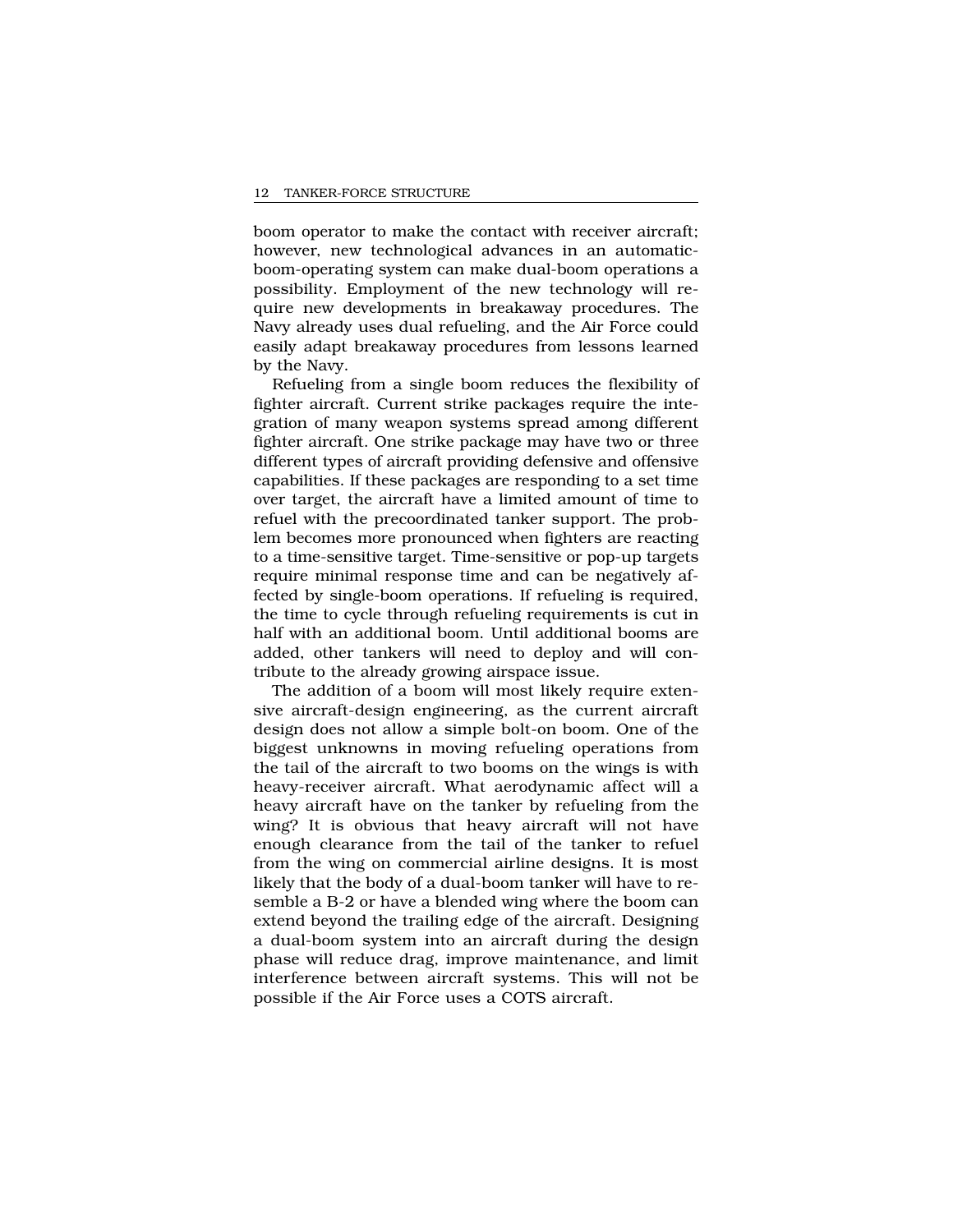#### **Getting Enough Gas to the Fight**

Tankers are gas stations in the sky. As such, tankers must carry as much fuel as possible. Mission requirements dictate the amount of fuel needed, but having additional fuel increases mission flexibility and will cover contingencies, if needed. To deliver the maximum amount of gas to the fight, tankers leverage three capabilities. First, the more gas a tanker departs home station with, the more it will have when it reaches the planned aerial-refueling route. This is a simple concept—the bigger the tanker is, the more fuel it can carry. As mentioned earlier, the KC-135 can carry approximately half of what a KC-10 can carry. Second, the less fuel a tanker burns en route to the fight, the more it can deliver. The advantage of fuel-efficient engines is one the Air Force has continually pursued in the KC-135. Finally, the faster a tanker can off-load fuel to a receiver, the less time the additional receivers spend burning fuel in the refueling track.

The KC-10 can take the place of about two KC-135s on the ground and in the air. On the ground, a KC-10 has a smaller footprint than two KC-135s. Additionally, one KC-10 requires less maintenance and support while carrying more cargo than two KC-135s. The disadvantage is when a single KC-10 has a maintenance problem; twice the aerial-refueling capability is lost. Additionally, there are penalties involved with the KC-10 on the ground. Due to its weight and associated runway requirements, the en route structure may not have the required fields to accommodate heavy tankers. In the air, a single heavy tanker burns less fuel than two smaller tankers carrying the same amount of fuel as a heavy tanker. Additionally, a single tanker requires less airspace to perform aerial refueling and is more maneuverable. The standard spacing for a tanker-refueling cell requires one mile between each tanker. For every additional tanker added to a formation, the formation spreads out an additional mile. A formation of tankers avoiding thunderstorms or adjusting its turn must take into consideration all tankers in the formation. A single tanker or even a two-ship formation does not require all the airspace and precoordination that a large cell of tankers requires.

The less fuel a tanker burns, the more it delivers to the fighters. One of the most prevalent ways to reduce fuel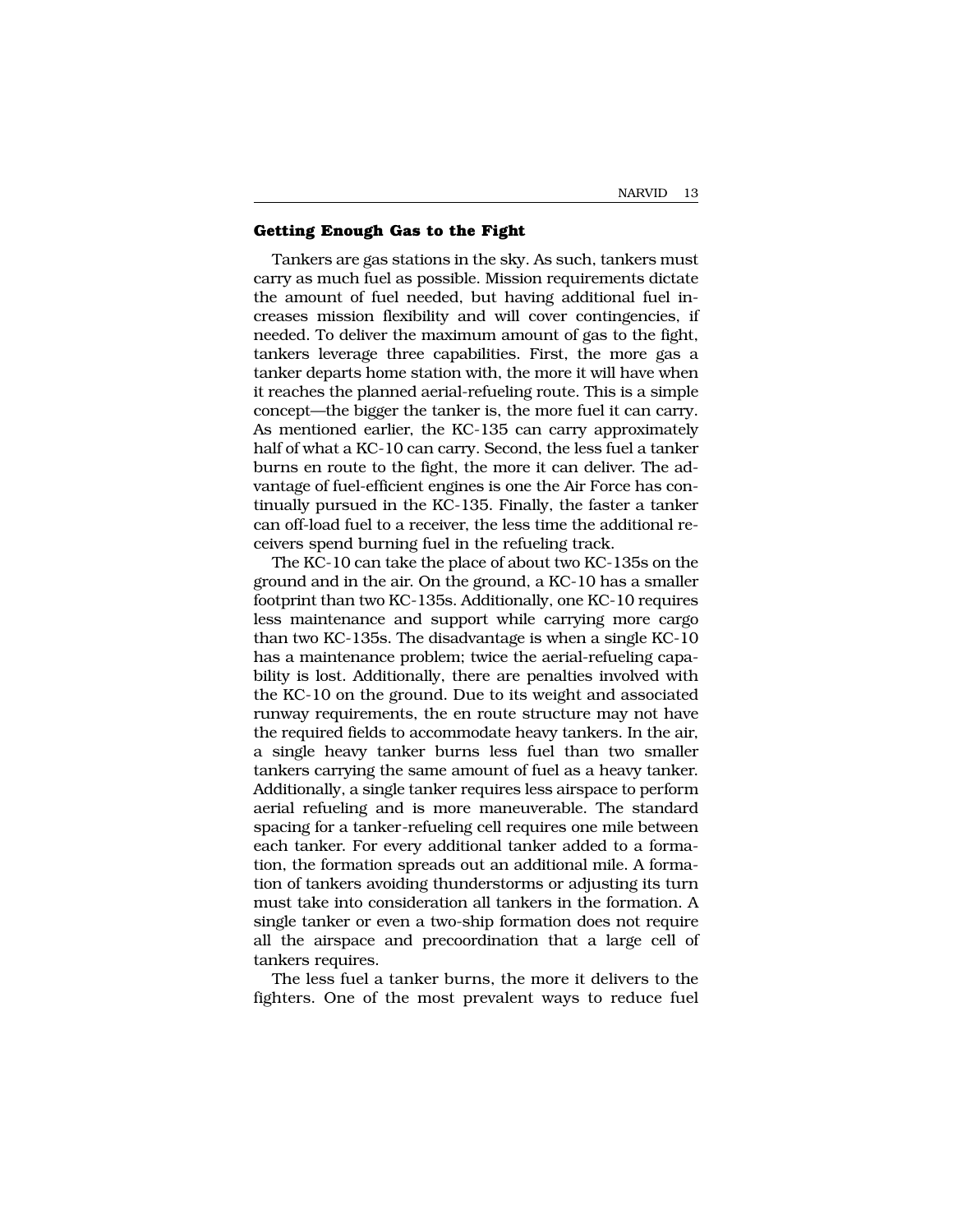consumption is to develop more fuel-efficient engines. Due to the limited en route structure, fighters are based closest to the fight, while tankers are expected to make the long haul to the aerial-refueling tracks. This positioning causes tankers to burn additional fuel to reach the refueling point. Technological advances in engine performance have driven numerous modifications to the KC-135 to increase the total fuel available for receiver aircraft. Commercial technological advances have shown numerous ways to improve aircraft efficiency. One of the most ignored is the design of the wing or aircraft. Preliminary analysis of blendedwing bodies, like the B-2, has shown the ability to exceed the capability of conventional aircraft of the same size.19 A skin-friction reduction innovation, called micro-blowing technique, reduces the friction around the nacelle of an aircraft up to  $70$  percent.<sup>20</sup> The reduction in drag reduces the amount of engine thrust required and the total amount of fuel burned.

The rate fuel is transferred between the tanker and receiver using the boom or drogue must improve to reduce the time receiver aircraft spend awaiting and receiving fuel. Refueling using a boom enables tankers to transfer fuel at a maximum 1,100 gallons per minute.<sup>21</sup> This capability is reduced on the hose and drogue systems installed on the wings of some KC-10s and KC-135s. Though two hoses would seem to double the capability, a hose is only able to off-load fuel at a rate slightly more than half as fast as a boom. Despite having the added hose, two receiver aircraft are still only able to transfer fuel at about the same rate as one boom. The problem is even more prevalent when only one drogue is available (usual case) because there are not enough dual-hose kits to equip the entire force. For example, during a KC-10 deployment to Al Dhafra, United Arab Emirates, Operation Southern Watch, only one KC-10 was equipped with wing pods. If new advances are made in the transfer rates of fuel from a tanker, the receiver may become a limiting factor. The technology must be upgraded on the receiver aircraft to handle the higher transfer rates. With advances in technology to improve transfer rates on a drogue system, as well as the boom system, engineering studies must be accomplished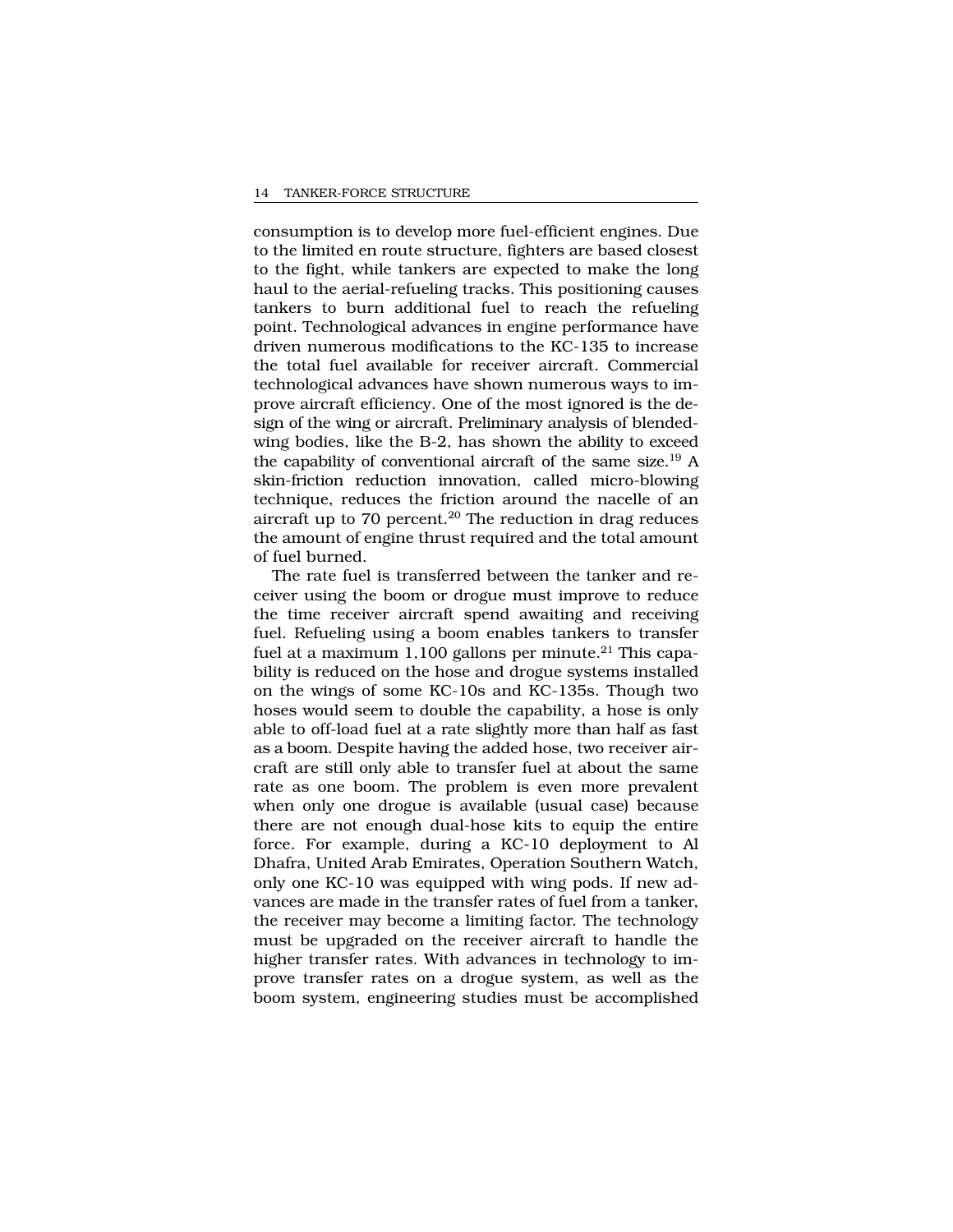to ensure center-of-gravity problems do not develop on the tanker during rapid-transfer fueling.

### **Trends**

Future US air operations will place tankers in harm's way. For the tanker to continue to be a force multiplier, it must be able to evade or thwart enemy efforts to shoot it down.

#### **Tankers Are Targets Too!**

The United States, without disagreement, has the most formidable Air Force in the world and the best protection for its aircraft. Technological advances in stealth, early warning detection, and systems that defeat surface-to-air missiles (SAM) have been protecting the country's combat air forces with resounding success for the past decade. Additionally, fighter aircraft can employ tactics such as high-speed, high g-force turns, and steep approaches, which add to their self-defense. However, tankers are very susceptible due to their lack of aircraft defensive systems, slow speed, and vulnerability during takeoff and landings.

A threat definitely exists, and adversaries rely more and more on asymmetric weapons and tactics to bring down US airborne assets. First of all, shoulder-launched missiles are present in sizeable amounts and available to just about anyone with a reason to hate the United States. Stinger missiles were provided to the Mujahideen by the Central Intelligence Agency during Afghanistan's resistance to the occupation of their land by the Soviets.<sup>22</sup> Of these missiles, it is estimated that at least 30 of them are still available and in the hands of Osama bin Laden and his terrorist group, al-Qaeda.23 If it is easy for terrorists to gain access to US missiles, how much more access do they have to Soviet-made missiles provided by nations such as Iran, Syria, or North Korea?

Secondly, the tactics to employ these missiles are simple to achieve and difficult to defeat. "You can't protect against somebody standing on a building or road and shooting off a missile," says Clair Brunavs, a spokeswoman for *Jane's Historic Military Aircraft Recognition Guide*. <sup>24</sup> Recent events have proven the ability of rogue groups to effectively employ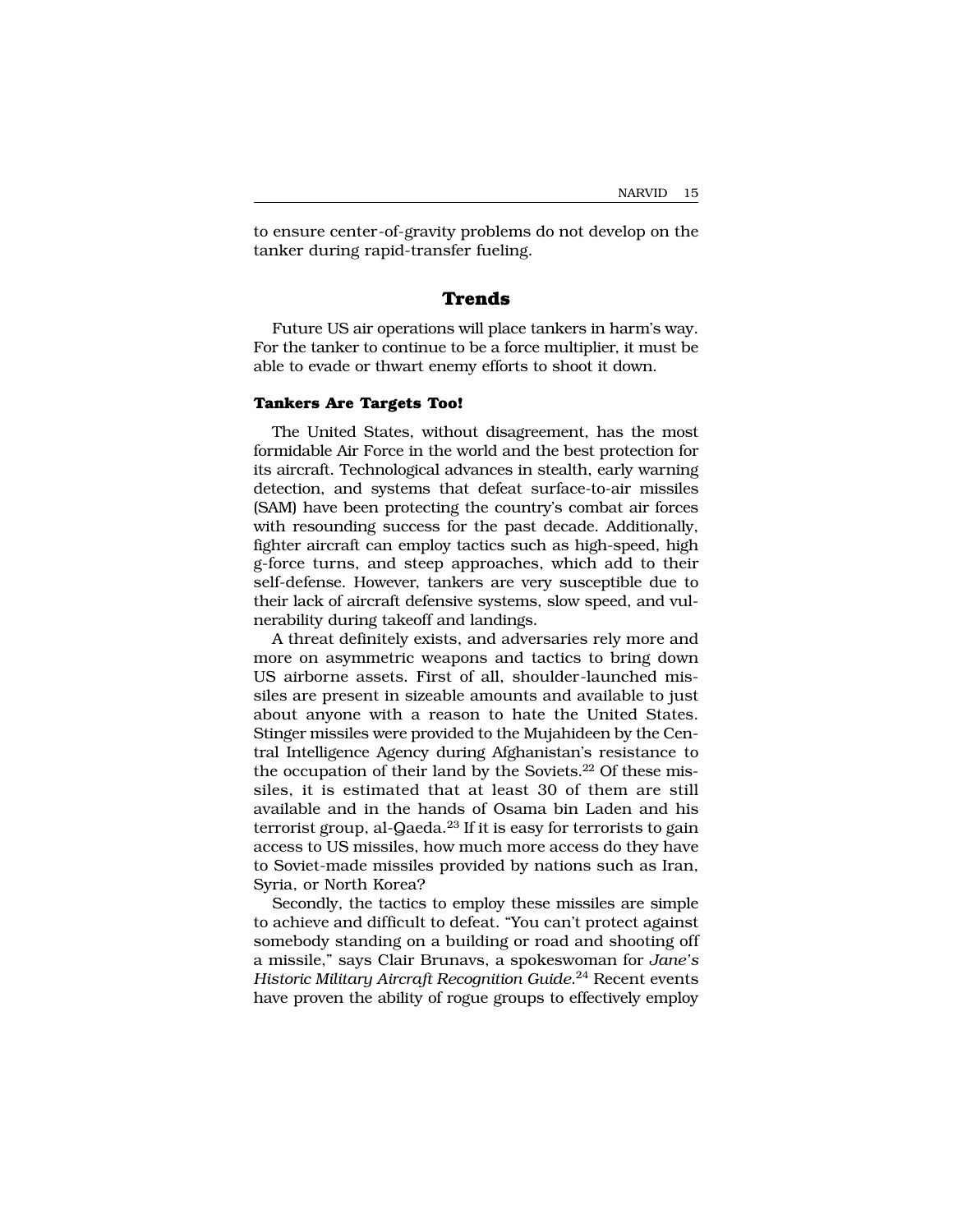shoulder-launched missiles, such as the Russian SA-7. Several strategic and tactical airlift aircraft were recently fired upon during the landing phase into Baghdad International Airport, Iraq. Moreover, an international carrier, comparable in size and weight to a KC-135, was struck by an SA-7 during takeoff.25

Finally, the future does not hold a better outlook for tankers. Smaller groups may not have the technology and infrastructure to research and develop weapons that can counter US systems. However, nation states that understand US capabilities and employment of air assets can develop the means to defeat US weaknesses while avoiding US strengths. Why should a foe be expected to face US strengths head-on? China is just one example of such a state that may be a peer competitor in the future and willing to invest funds to attack one of the Achilles' heels of the United States—a large, slow, less-maneuverable tanker aircraft. Additionally, it is no secret to the United States and the world that China is currently developing a new use for its over-the-horizon cruise missile to specifically attack air-to-air refueling capability.26 China recognizes how reliant the United States is on its tanker force and aerial refueling to enable its bomber and fighter force to reach out and apply deadly force. It is also highly possible that other countries desiring protection against the United States will also be willing to either develop or purchase technology, allowing them to have an asymmetric advantage. Tanker aircraft are vulnerable in the low (takeoff) and high structure (in flight). Current technology limitations on the SAMs combined with US intelligence allows tankers to avoid known threat areas while in the high structure of flight. However, in the low structure during takeoff and landing, tankers need the capability to identify threats with warning equipment and to counter them with technology such as chaff and flares that are already installed on many airlift aircraft. Moreover, laser technology that deflects the course of hostile missiles would make tankers an even more difficult target to the enemy.

## **Network-Centric Warfare**

With the advent of the Air Operations Center (AOC), the need for correct information from the battlefield to the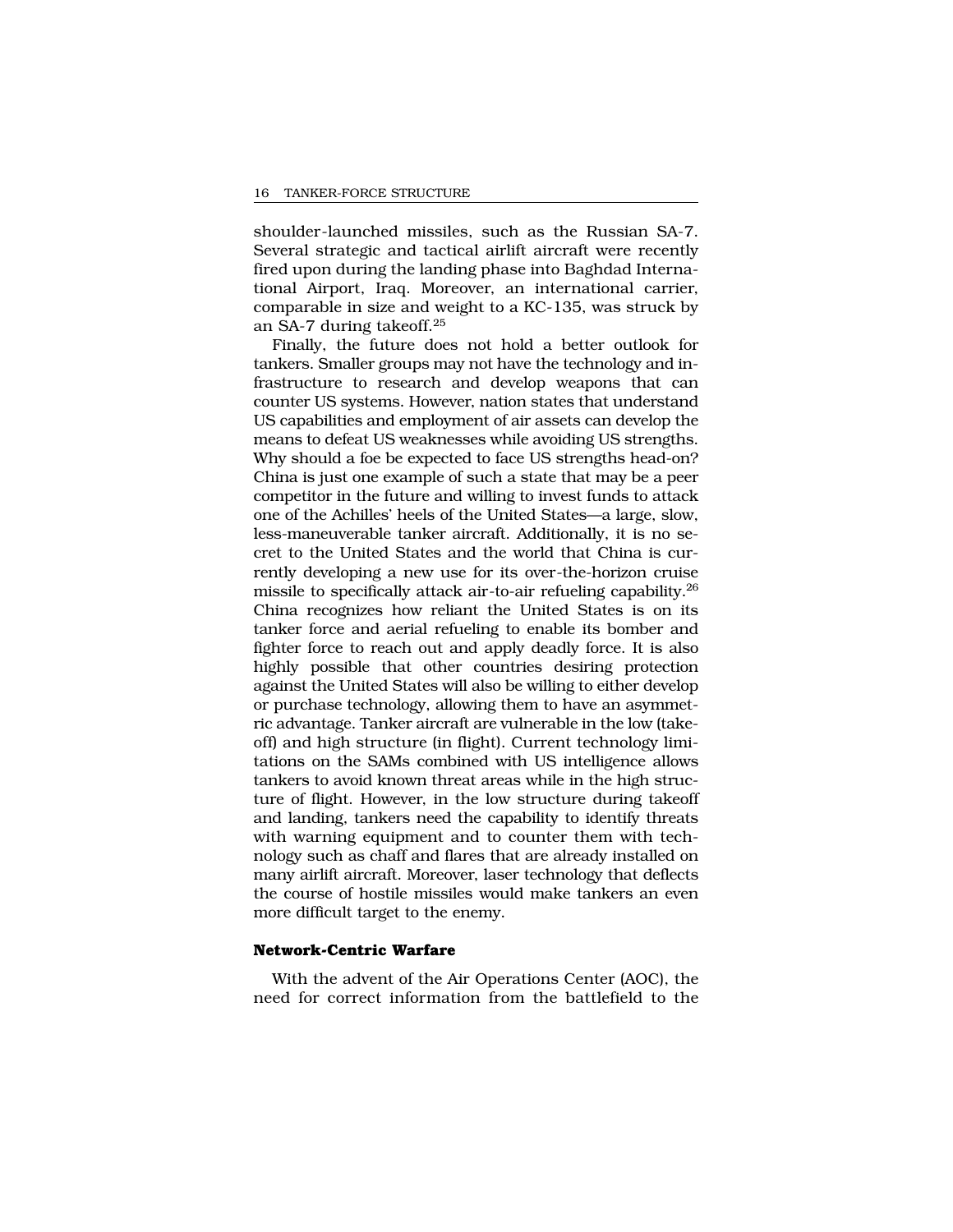decision maker and the war fighter has become a trend that is highly dependent on sensor and communication technology. The Committee on Appropriations submitted to the 106th Congress a report explaining a shortage of required assets needed in establishing a network-centricwarfare capability. They reported deficiencies in low-density, high-demand assets such as electronic warfare aircraft, tactical collection and dissemination of assets, secure communications, and command and control.<sup>27</sup>

Tankers can provide the link between decision makers and war fighters if they are afforded the technology and integrated in current doctrine. For years tanker aircraft have always been close to the fight. Tanker fighter-anchor patterns are assigned by AFDD and require the tanker on station as the gas station in the sky for as long as other aircraft are flying. The Air Force is currently taking advantage of the loitering tanker and integrating it into network-centric warfare. ROBE enhancement is the relay in the smart tanker concept receiving information from different locations and transmitting it beyond visual range to the right person, at the right time.28 However, the tanker can go beyond ROBE and its capability of integrating the joint tactical radio system (JTRS). Recent shoot-downs of friendly helicopters and fratricide of friendly ground forces signal a need for identification of friendly forces. The JTRS has a function allowing a vehicle being targeted to transmit a specific signal.<sup>29</sup> With ROBE already onboard, the tanker can quickly transmit this information to the appropriate aircraft to prevent killing of friendly forces. Tankers are capable of combining capabilities of other battle-management aircraft.

Likewise, the decision loop, in the execution of combat forces, relies intensely on information from numerous sensors in, on, and around the battlefield. Optical sensors on unmanned aerial vehicles (UAV), air-to-air radar sensors on E-3 airborne warning and control systems, and air-toground radar sensors on E-8C joint surveillance target attack radar systems (JSTARS) provide battle-space awareness to decision makers and targeting information to war fighters in high fidelity. The capability of sensors and the advent of new ways to employ them have created a sensor race between services and major commands within the services. Although the many sensors can be linked by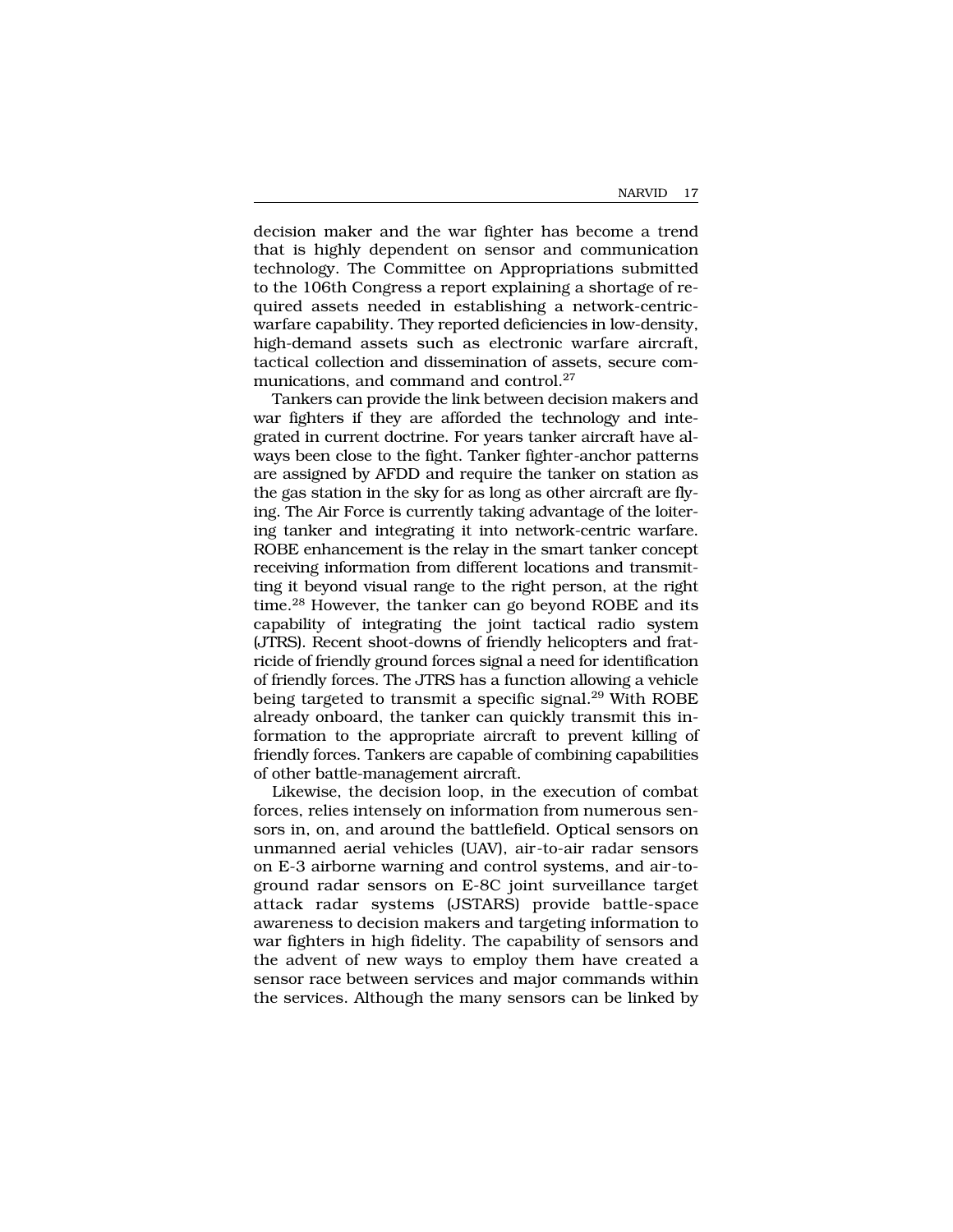systems and share the information, the information sent or received is limited by the lack of equipment on ground units or airborne aircraft. Additionally, because some of these systems are service parochialisms, many services cannot receive the information simply because they were not planned as a customer of the information (i.e., the Air Force may not be able to receive Army information or the Army receive Air Force information). The outcome of the need for sensors and the lack of a centralized command for sensor production have created numerous platforms.

The tanker can provide the capability to act as the platform with the sensors needed to service the battle area. First, tankers have the capability to loiter while serving as refueling points for fighter aircraft. Anytime a fighter is patrolling the sky, the air tasking order contains an anchor point or a reliability tanker for emergency refueling. Second, tankers have ample space within the aircraft to house communication as well as sensor equipment. Finally, tankers have large surface areas outside the aircraft and the capability to mount aerodynamic components that can serve as sensor devices.

#### **More Airlift**

The National Military Strategy has moved away from fighting two major theater wars to a 1-4-2-1 defense strategy. The four parts of the strategy are (1) defend the United States (homeland defense), (2) deter aggression and coercion in four critical regions, (3) swiftly defeat aggression in two overlapping major conflicts, and (4) upon presidential direction, win decisively against one of the two major conflicts. A new force structure to support the airlift of this strategy would require 302 C-17s and 52 C-5s and the call-up of the Civil Reserve Air Fleet, Stage III.<sup>30</sup> AMC's 2004 planning factors uses a primary mission aircraft inventory (PMAI) of 94 C-17s, 96 C-5s, and 42 C-141s strategic-airlift aircraft in the active duty and reserve. $31$  According to Air Force fact sheets, a C-17 can carry approximately 170,900 pounds of cargo,32 a C-5 can carry approximately 270,000 pounds of cargo, $33$  and a C-141 can carry 687,000 pounds of cargo. $34$ Given the requirements of the new strategy and the current inventory, it is obvious that the nation is unable to meet the new requirements of a 1-4-2-1 defense strategy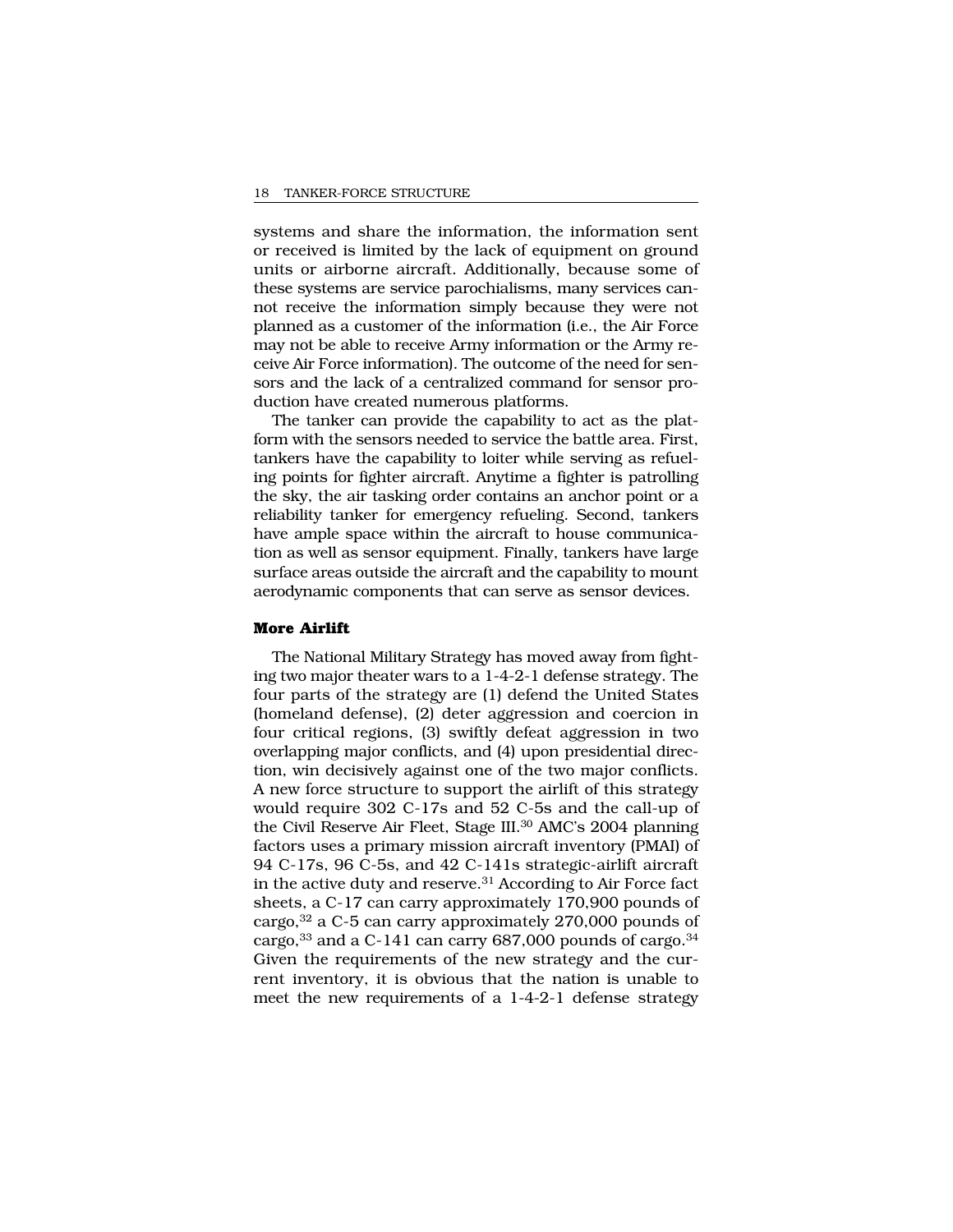when one considers the total amount of cargo that is required by the strategy versus the total amount of cargo that is capable of being airlifted by military aircraft (fig. 2).



**Figure 2. Current cargo capability versus required capabilities in 1-4-2-1 defense strategy**.

Tankers, while limited in carrying outsized and oversized cargo, have the capability to carry more cargo than a C-141 and as much cargo as a C-17. According to Air Force fact sheet, *KC-10 Extender*, a KC-10 is capable of carrying 170,000 pounds of cargo, roughly equivalent to a C-17.35 Likewise, according to Air Force fact sheets, the KC-135 is capable of carrying 83,000 pounds of cargo, which is more than a  $C-141$  and almost half of what a  $C-17$  can carry.<sup>36</sup> With 472 KC-135s and 54 KC-10s in AMC's PMAI, this gives the Air Force an additional 48-million pounds of cargo-lift capability. However, it is impossible to use the entire tankercargo airlift capability because of the tanker's requirements to fulfill aerial refueling for combat support and deployment missions. One of the lessons learned from Kosovo was not that the number of tankers was inappropriate but that planning and efficient use of tankers stretched aerial-refueling operations.37 Tankers can be used more effectively to augment the strategic-airlift mission if planning is more efficient or planning models are used more effectively. Additionally, the total amount of cargo capability is somewhat different when operationally using the capability of a tanker as an air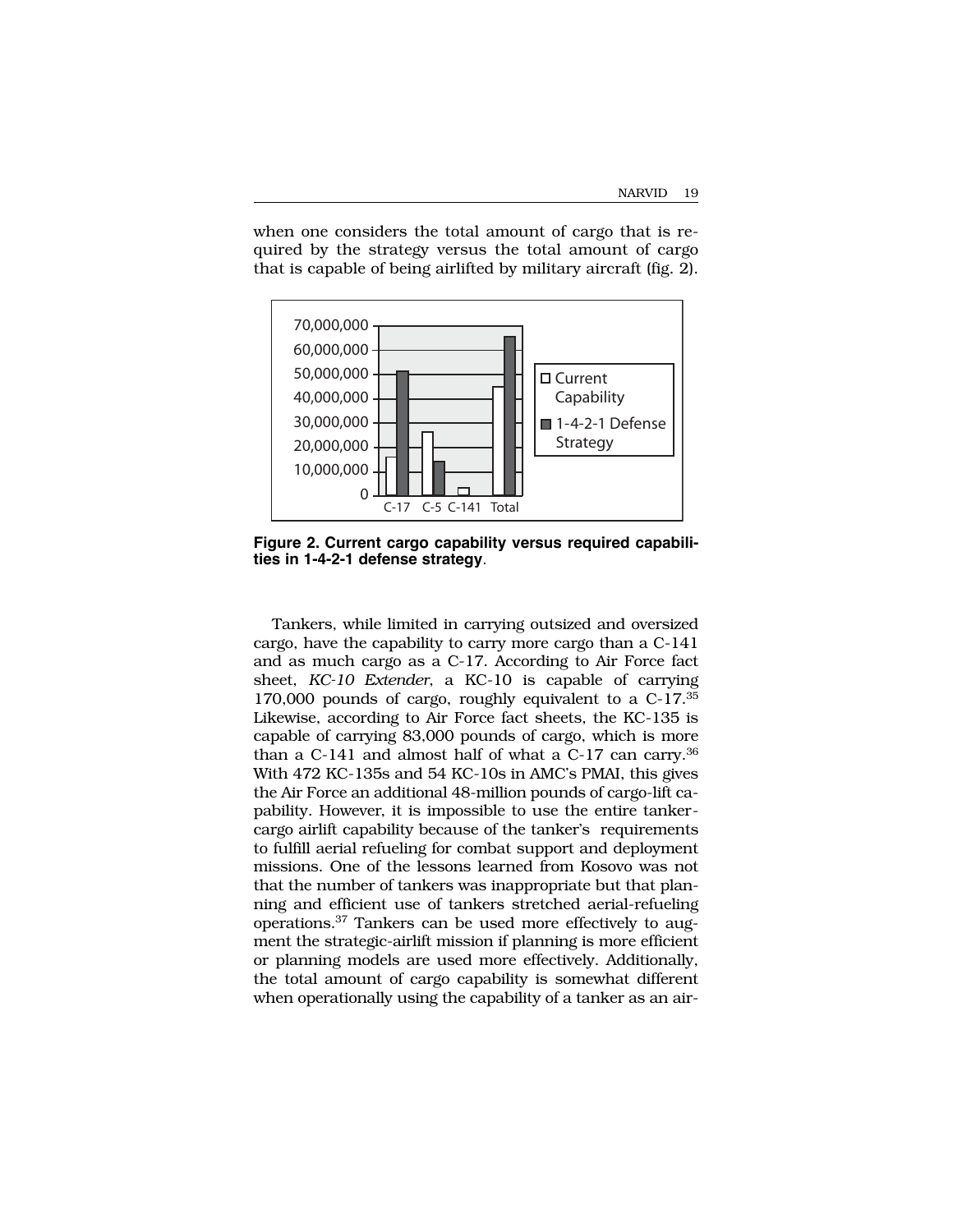lifter. Air Force Pamphlet (AFPAM) 10-1403, *Air Mobility Planning Factors*, realistically states that a KC-135 can carry 36,000 pounds of cargo on a 3,200-nautical-mile leg because it is limited by the smaller number of pallets it can carry.38 Tankers of the future must have better airlift capability to provide more options to the supported commanders. Airlift operations require access to shorter runways to deliver cargo closer to the end user. C-17s are designed to land on shorter runways, giving them access to thousands more runways than tankers. Given the number of tankers in the Air Force inventory and the need for airlift, a tanker capable of delivering cargo anywhere would enhance the airlift mission and the flexibility of combatant commanders. However, tankers would need the capability to survive the hostile threats facing airlift aircraft.

Tankers can also give the combatant commander the airlift capability normally received from AMC. Usually, the only airlift the joint forces commander has control of is through the joint forces air and space component commander (JFACC) and the AOC is tactical airlift using the C-130 force. On specific occasions, the tactical control of strategic-airlift aircraft changed to the theater. A temporary change of control over C-17s was done in the Kosovo crisis to move Task Force Hawk from Germany and was considered a "tremendous success story" according to Gen Charles T. "Tony" Robertson Jr., former commander of AMC.39 It was such a success that General Robertson said, "It's something we're going to have to go back and write into the doctrine as to how that's done."40 Tankers are assigned to an expeditionary airrefueling squadron and are under the control of JFACC, through the Air Mobility Division (AMD), within the AOC. Tankers are available in numbers to provide the theater airlift the joint force commander requires. However, the current tanker force is unable to act as a theater airlifter due to the risk of threats and the short runways. To use tanker assets to their fullest, JFACCs must develop the same understanding as that of the director of mobility forces (DIRMOBFOR), and the AMD must include in the planning of aerial-fueling capabilities the airlift capability of tanker aircraft. Moreover, a tanker with the airlift capability of a C-17 would give the JFACC the ability to control his or her tanker force in the role of an airlifter.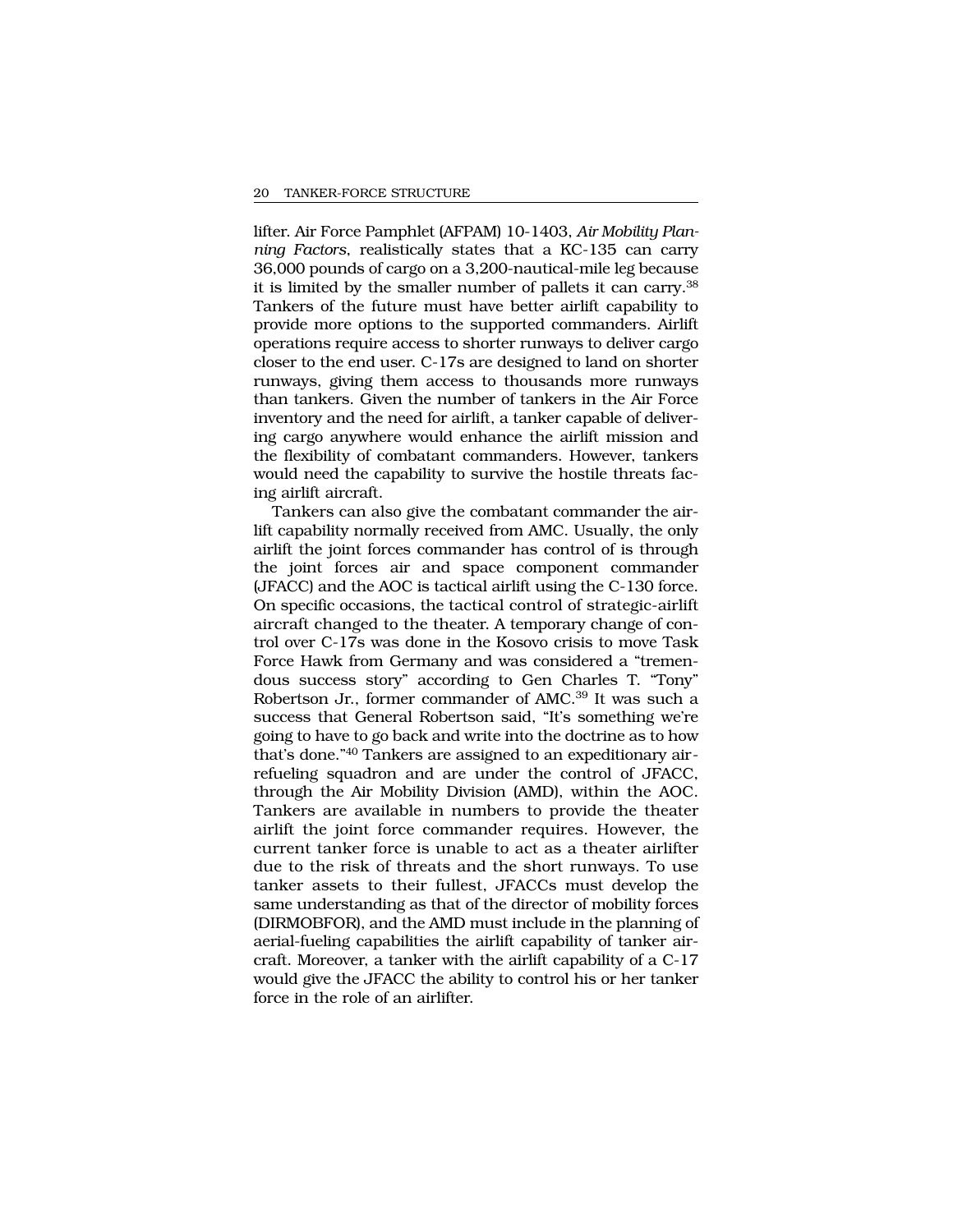The recapitalization of the KC-135 is an issue of major importance for the Air Force, AMC, and the Air Force globalreach capability. One proposed solution has brought a lot of discussion and controversy—the leasing of the Boeing KC-767. Much of this controversy has been over the politics involved in the process of leasing the newly proposed tanker with little discussion over its capability. While leasing or purchasing the KC-767 will add many needed capabilities in the short term, a better solution is to design and build a new tanker: KC-XX, capable of multiple roles across the full spectrum of operations, able to survive in the demanding environment of the future, and based on capabilities, not platforms. A newly designed KC-XX is the better choice to fill the needs of the Air Force. Though the KC-XX may not be appealing because of the price, it may stand as an innovation to challenge the mind-set of Airmen.

An additional solution proposed by analysts and not considered a viable alternative in this paper was to again reengine the aging KC-135. Whereas this would provide additional capability for takeoff payloads and fuel-burning efficiency, it would not address many problems with the age of the aircraft. Corrosion is one of the most pressing issues with the KC-135, and new engines will not fix it. The corrosion of the airframe remains one of the elusive problems with the tanker. It is difficult to predict when and where corrosion will appear and what impact it will have on the aircraft. A catastrophic failure due to corrosion would result in fleetwide grounding, crippling the nation's ability to project airpower due to the reliance on the KC-135 to provide the majority of the aerial-refueling capability. Despite a solution for the corrosion problem, the KC-135 is already over 40 years old and suffers from structural fatigue that cannot be overcome with modifications, short of a complete aircraft rebuild. The problem of age will simply get worse as time goes on, and to re-engine the aircraft will fail to address the sustainability of the aircraft as a future platform.

#### **Full Spectrum of Operations**

Future tankers must have the ability to operate across the full spectrum of operations. Tankers must have full access to airfields around the world and provide combat aircraft the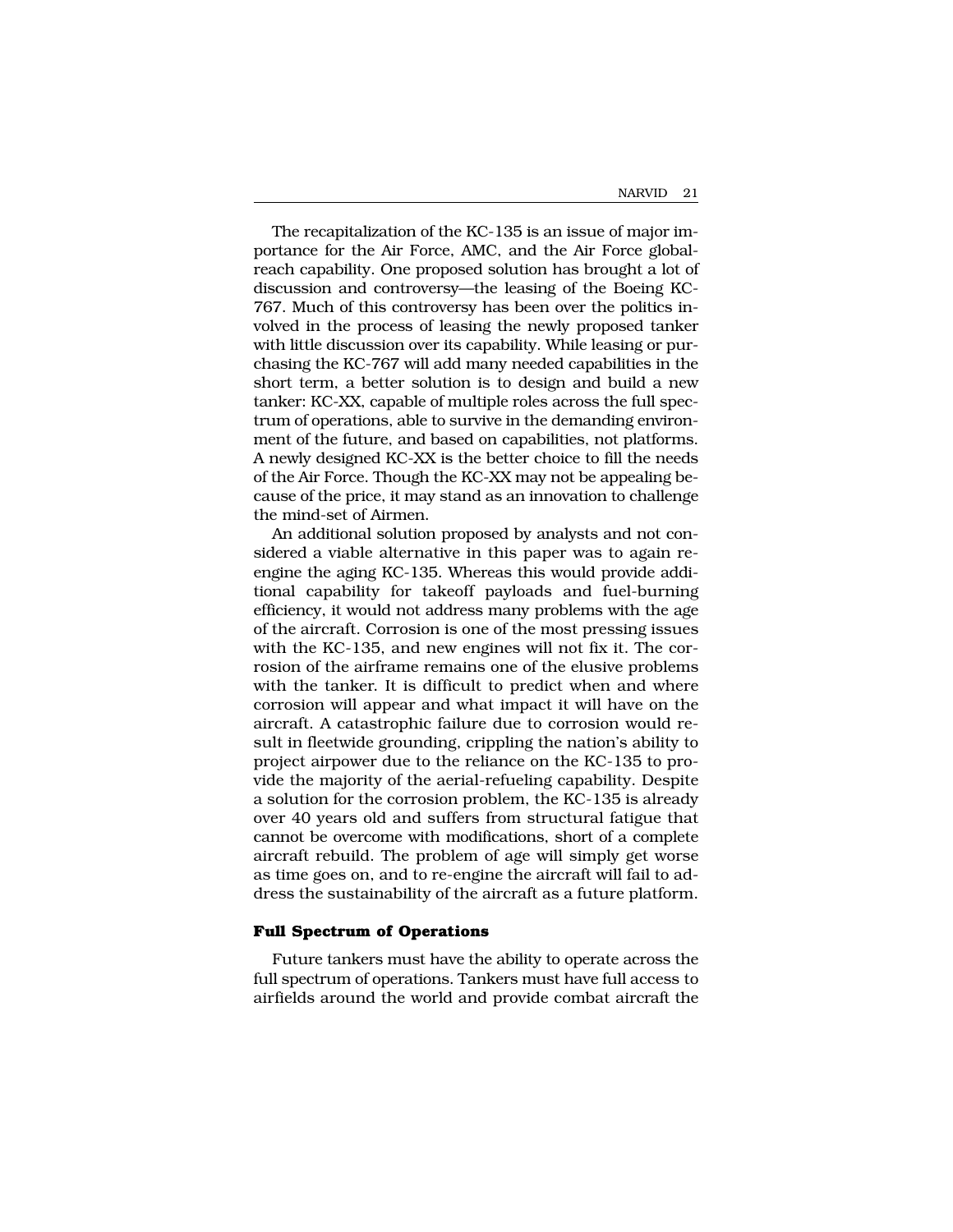fuel required in an expeditious manner. Future tankers cannot be tied to a Cold War strategy and an en route structure limited by runway weight or length restrictions. Future tankers must have the ability to respond to the mission dictates of fighter aircraft, such as quick response to targets or loitering over war zones.

An 8,000-foot NATO-standard runway may no longer suffice for conflicts in the future. The United States' decision to "go it alone" during Operation Iraqi Freedom (OIF) is evidence that the United States cannot expect access to another country's bases and runways. Even with former Soviet bloc countries joining NATO, allowing former inaccessible airfields to now be available, the lessons of OIF points to a world where tankers with the capability of short-field takeoff and landing like the C-17 will be mission critical. At the very least, the next tanker must be able to take off with full loads on smaller runways to open up isolated areas of the world to tanker operations. The KC-767 will allow access to more runways than the current inventory of KC-135s and KC-10s and with full fuel loads. However, will new capabilities built on old standards meet future mission requirements?

The global war on terrorism requires combat aircraft to be available at all times, defending the US homeland from terrorist attracts, such as those launched on 11 September 2001 (9/11) and meeting mission requirements such as the air war over Kosovo. Future tankers must deliver more fuel at a faster rate to ensure mission success.

Today's combat missions require information gathering, early warning, and communication-laden aircraft in and around the fight, limiting the availability of airspace. Large tanker formations add to the problems of confined airspace. Confined airspace requires fewer tankers delivering more fuel. A KC-10 currently delivers as much fuel as two KC-135 tankers. The proposed replacement, the KC-767, can carry roughly the same amount of fuel as a KC-135. While Boeing touts better fuel efficiency and maximum takeoff weight to deliver more fuel to the fight, it requires two KC-767s to do the work of one KC-10. The use of the KC-767 will increase the number of tankers in critical airspace. Additionally, there are no provisions to add a multiple-boom capability to the KC-767. The concept tanker would employ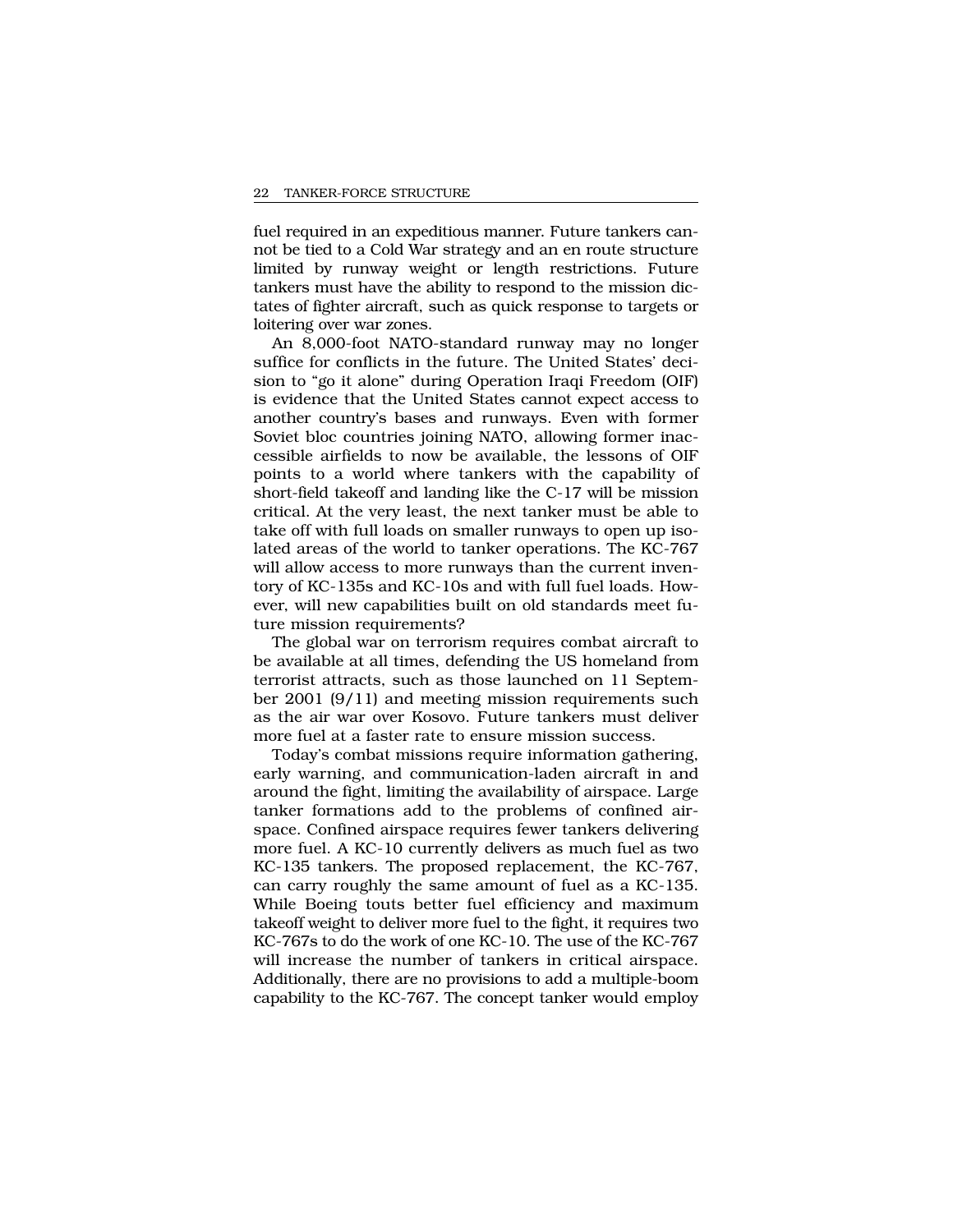multiple booms providing fuel to multiple aircraft as the KC-10 currently does.

There are COTS aircraft available in the civilian community that are able to deliver large amounts of fuel. However, little has been done to increase the rate of transfer or boomcycle time. If chosen, a civilian aircraft would immediately require modifications to add multiple booms. Engineering studies have not been accomplished on a COTS aircraft; therefore, it is unknown whether the aerodynamics of a COTS aircraft would allow advances in boom-cycle time. Design studies and engineering of a new tanker could build the use of multiple booms or other modifications into the design of the aircraft. A large tanker with two booms equals two KC-767s using current boom technology. The advantages gained from new engineering would result not only in capability but also would limit the number of tankers and their time exposed to enemy attacks.

### **Survivability**

Tankers of the future must be able to survive in all environments. Of critical importance is the capability to identify and protect the asset during the takeoff and landing phases of flight. Of additional importance is the need to limit the exposure of tankers to attacks by limiting the amount of tankers in a formation. Large deployments to one base or large tanker formations are two examples of putting too many tankers together at one time. Extending the US global reach by using tankers could become an Achilles' heel, one the enemy would be willing to attack to defeat US forces.

Developments in OIF show the enemy has the ability and is willing to attack large susceptible AMC assets. A C-17 was unable to defend itself against SAMs and was hit during takeoff. Gen Richard Myers, chairman, Joint Chiefs of Staff, recounted the "harrowing experience" at the Reserve Officers Association, Mid-Winter Conference, Washington, D.C.<sup>41</sup> In a separate incident, a C-5 was forced to land after being struck by a missile on takeoff.<sup>42</sup> The current aircraft defensive systems (chaff/flares) used to protect airlift aircraft are designed to defeat older enemy technology and do not actively engage incoming missiles. Even though both aircraft were able to land without incident and the attack did not deter further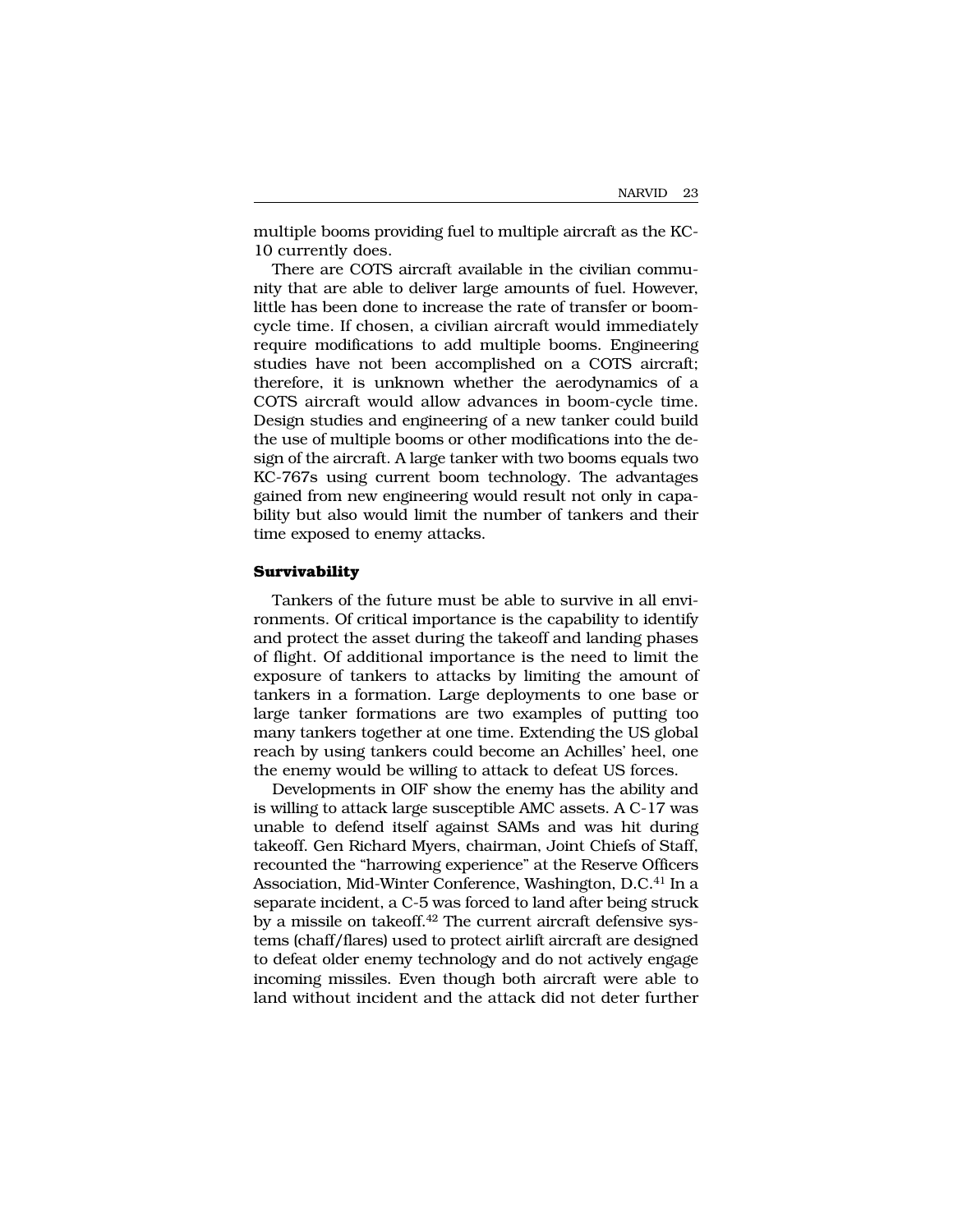operations, valuable ramp space was required by the battledamaged jets, which limited ramp operations. Moreover, had the jets been shot down, operations may have ceased completely.

If COTS aircraft (KC-767) are used to replace the current tanker fleet, a bolt-on defensive system of flares or chaff should be added. This system would add weight, create drag, and decrease fuel efficiencies while arguably allowing the aircraft to be susceptible to enemy shoulder-launched missiles. A KC-XX would be able to capitalize on stealth technology and designs used in fighter and bomber aircraft proven successful in limiting heat signatures. Moreover, directed-energy technology that offensively takes action and redirects missiles could be built into the aerodynamic design of a KC-XX. Additionally, the KC-XX could incorporate fuel-cell technology used in AMC's airlift aircraft to increase survivability. Current COTS aircraft are not engineered to survive in combat and utilize wet-wing technology, making them a target for a lone rifleman on the outskirts of an airbase. However, the Federal Aviation Administration recently issued a requirement for "newly manufactured" aircraft to have a system to prevent fueltank explosions.43 Without new technology, lone tankers are a prime target and become a more inviting target for enemy forces when bunched together.

The tanker's large footprint is further amplified when multiple aircraft cells are launched or when large packages are deployed to areas of hostility. The KC-767 is more fuelefficient than a KC-135. However, the fuel savings are not enough to reduce the number of tankers required in the air or to reduce the ramp space required. The KC-767 promises a 20 percent increase in off-load fuel when compared to the KC-135E.44 The KC-XX could be designed to carry twice the fuel of a KC-767. Even though a larger aircraft creates a larger footprint than a smaller tanker, a single KC-XX that is able to do the work of two KC-767s would make a smaller signature in the air and on the ground. A large cell requiring six KC-767s would only require three KC-XXs. The new KC-XX would result in savings by limiting the vulnerability to enemy attacks while reducing required airspace and ground requirements in and around the area of operations.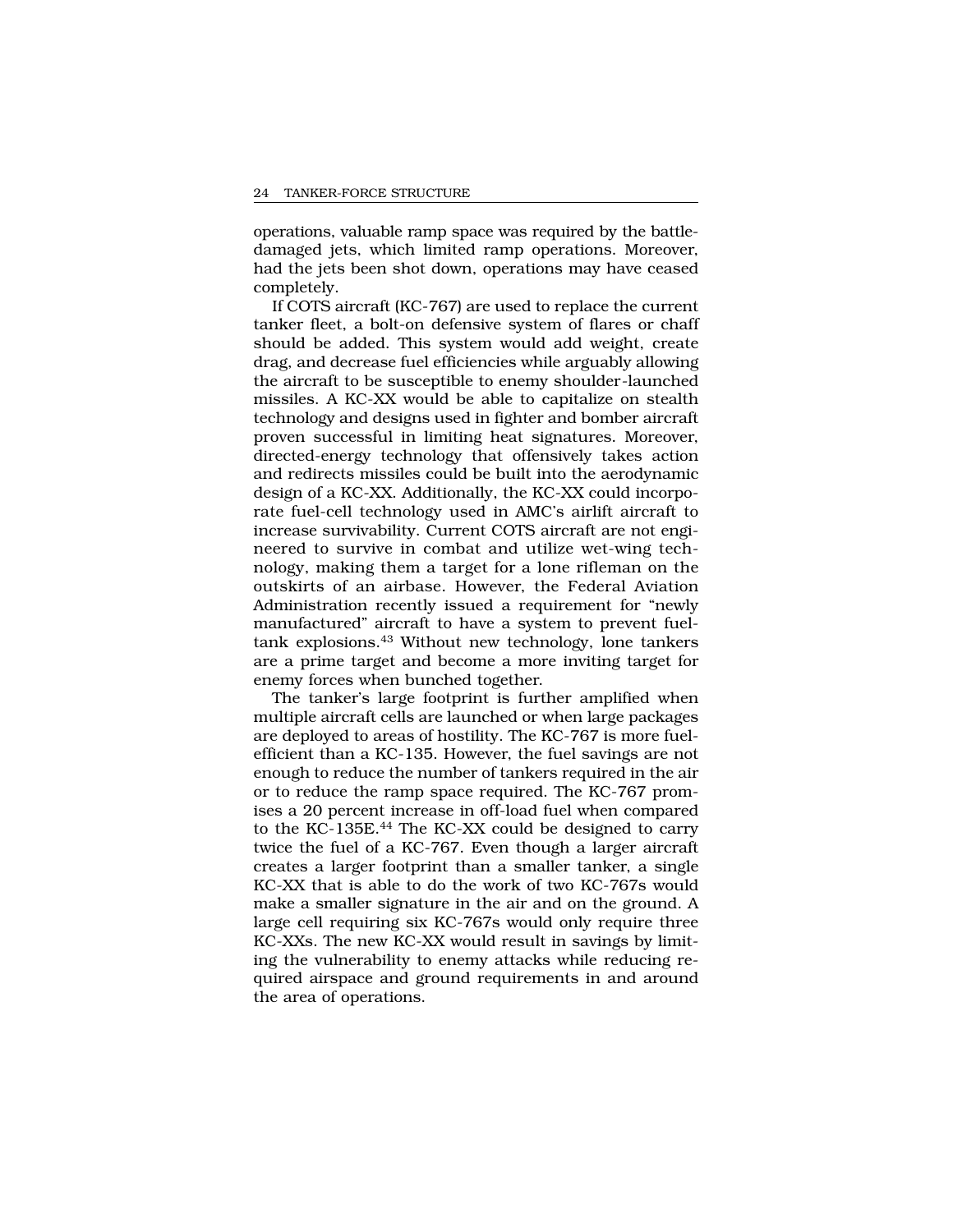### **Capabilities Based**

The tanker's primary mission is that of being a platform to provide fuel to aircraft. However, a KC-XX designed from the ground up to include joint war-fighting capabilities could provide more than fuel to the battlespace. The KC-767 is a better platform than its predecessor, the KC-135E, but it adds little to the current capabilities needed by the joint war fighter. Tankers can remain airborne on station for long periods. Normally, this capability is used to position a tanker in an orbit to await receivers. The KC-767 can depart with about the same amount of fuel as a KC-135, and through greater fuel efficiency, the KC-767 can arrive at the orbit with more fuel and thus remain on station longer. However, the KC-767 does little beyond providing power sources for add-on capability while in orbit. The KC-XX could leverage the increased orbit time to provide capabilities to the joint war fighter. Due to the long loiter times a tanker is able to sustain, there are capabilities in command and control, sensor, and communication that would make the KC-XX multimission capable. Instead of a modification to add these capabilities to an existing system, the new requirements could be designed into the KC-XX and avoid potential engineering problems. One example of a potential engineering problem was the KC-135's global air traffic management (GATM) upgrade. Newly modified aircraft experienced problems with interfering electrons from existing wiring and systems which caused a delay in fielding the upgraded aircraft. Adding planned zones to the design of the KC-XX would avoid compatibility problems. Additionally, planned zones can optimize the design of the aircraft for field maintenance and increase cargo handling and capacity.

The tanker's primary mission is to get gas to the receiver aircraft. In its new multimission role, the KC-XX would have increased cargo handling and capacity. The COTS aircraft currently used as tankers are limited in the oversize and outsize cargo carried and are not designed to speedily offload cargo in combat environments. They require specialized cargo-handling equipment to reach the high-deck heights of their load. This extra equipment creates a longer logistics tail and the possibility of increased maintenance problems. A KC-XX designed with low-loading heights like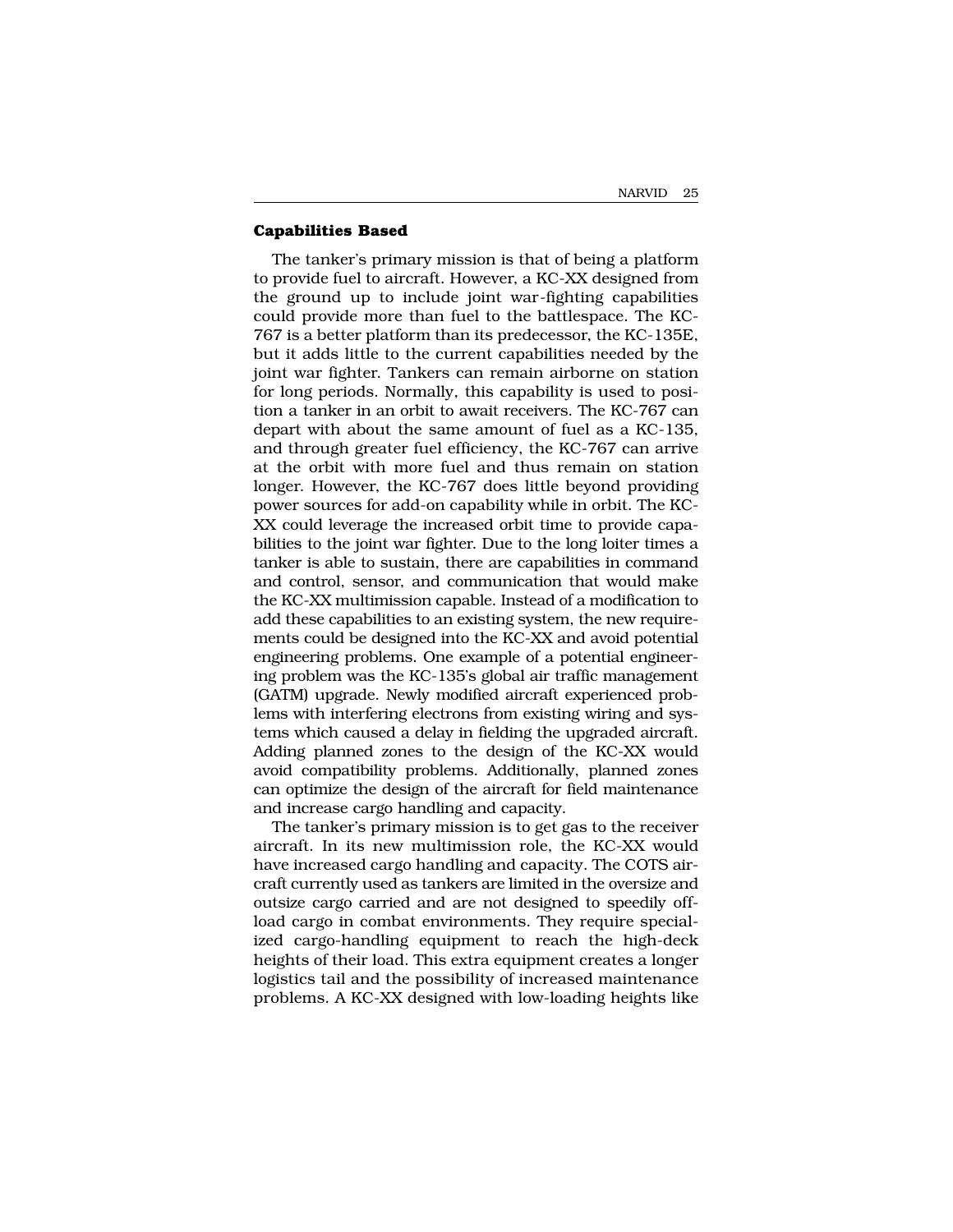the C-17 and combat off-loading through the aft end of the aircraft would not require as much support equipment. This capability would give theater commanders the ability to operationally control the KC-XX strategic-lift-capable tankers without having to work through the prioritization process used to schedule airlift. Additionally, this new strategic-airlift capability would offset the large requirements of a 1-4-2-1 strategy.

#### **Build or Buy?**

The final decision for the procurement of a tanker will come down to whether the Air Force should build a tanker from the ground up or buy a COTS aircraft and modify it for military use. While it is natural to propose that the best solution to the tanker recapitalization is to build one, the tanker of the future must meet the current Air Force's fiscal constraints. Additionally, it will take decades to design and replace the current inventory of tankers.

Before considering any solution, Airmen should conceptually think through the capabilities required of a new tanker. The next phase would be to design the tanker including the capabilities and future requirements for a multimission, state-of-the-art aircraft. The design would serve as a baseline for a comparison between a COTS tanker and the KC-XX. Additionally, the design would convey to aircraft contractors the requirements and desires of the Air Force.

If operational needs and mission effectiveness is the criteria for building or buying the next tanker, it is more likely that an extra robust tanker meeting all requirements can be built rather than purchased. A COTS aircraft could be a good platform while still not meeting all performance requirements of the Air Force. However, if the capabilities outlined in this paper were to be included, a COTS aircraft would require major modifications and design changes to meet future tanker requirements. While COTS aircraft may be required as an immediate solution to the current tanker problem, the future of tanker operations will require a different solution. The airlift mission proposed in the KC-XX can serve as an example of how much more effective weapon systems can be when designed from the ground up. Nearly every strategic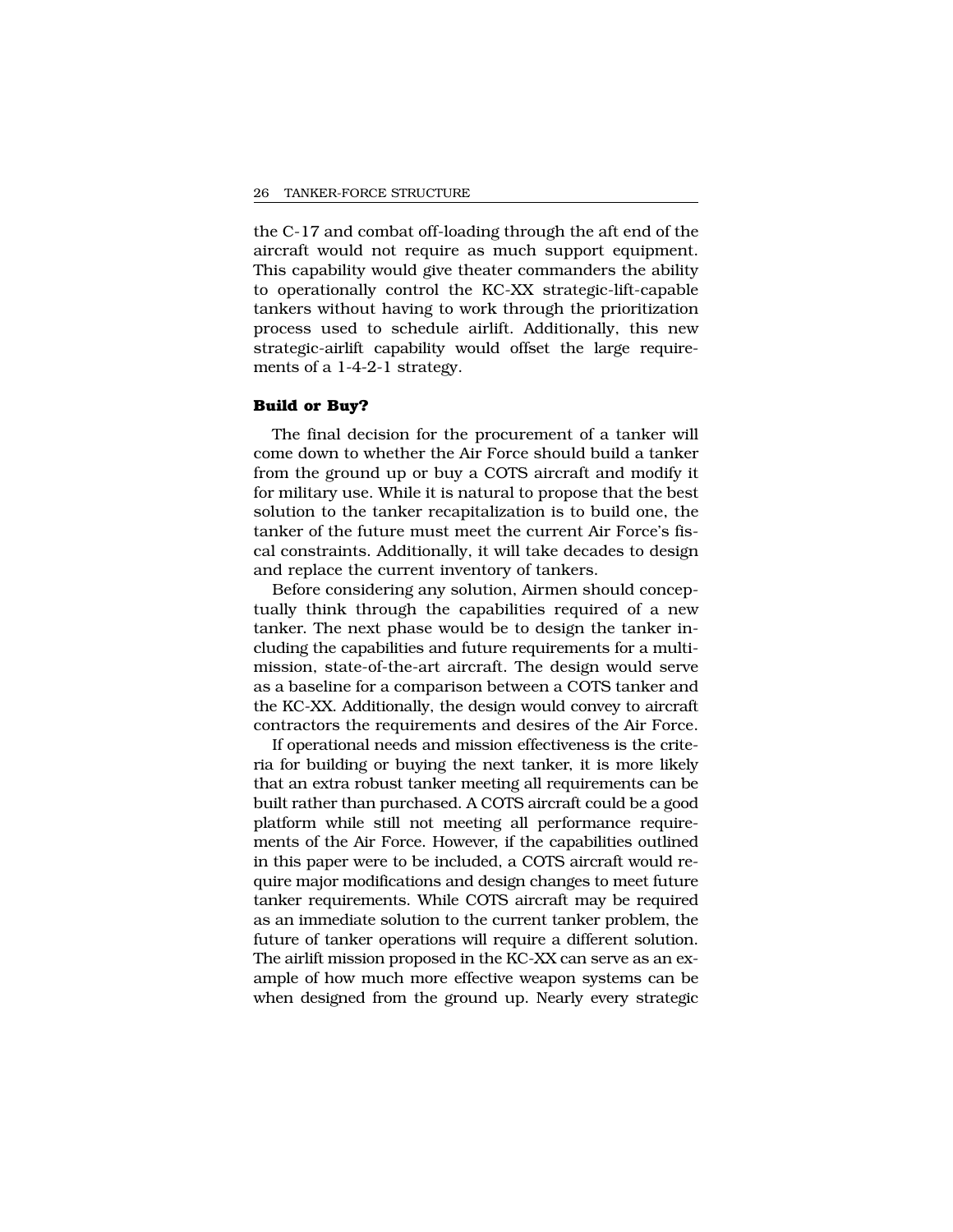airlifter from the C-17 back into airlift history has been fielded in this manner.

## **Conclusion**

It is hardly fair to compare the KC-767 to a notional KC-XX. The KC-XX is not constrained by a history and mindset of purchasing existing airline platforms to fulfill the role of aerial refueler. Since the advent of refueling, the role of the tanker has been to be present and off-load as much fuel as possible. The KC-767 only looks to continue this single role, whereas the KC-XX can be multimission while completing its primary mission. When one thinks of an aircraft combat package, only fighters or bombers come to mind. Yet, many times the tanker is called to fly into enemy territory to rescue its receiver when a crisis has developed, and the receiver has burned more fuel than was planned for the strike. This reliance on the tanker has made it an easy target of opportunity in asymmetric warfare. So, is it unfair to dream of a stealthy KC-XX equipped with offensive and defensive systems to combat a direct enemy attack? The KC-767 just cannot compete with such lofty ideas. While at it, why not invent a supertanker with short-field takeoff capability, able to deliver hundreds of thousands of pounds of cargo and carry a standoff-precision-attack capability used to target the enemy using its own sensor-array system. The idea of the supertanker encroaches on other platforms and is unattainable or is it?

While the next tanker may not be the KC-XX described in this paper, the future force structure must take advantage of a capabilities-designed tanker. The next tanker should be a national asset that can correct some longstanding shortfalls. Strike aircraft need gas, a lot of it, and they do not want to hover wasting time to get it. Strapping a boom or drogue to a COTS aircraft will not provide this capability. The next tanker must take advantage of future trends of warfare and bring to the war fighter multimission capabilities that use the orbit time and cargo hauling space of the tanker.

The Air Force must take the first step and design the tanker needed to provide the capabilities that the joint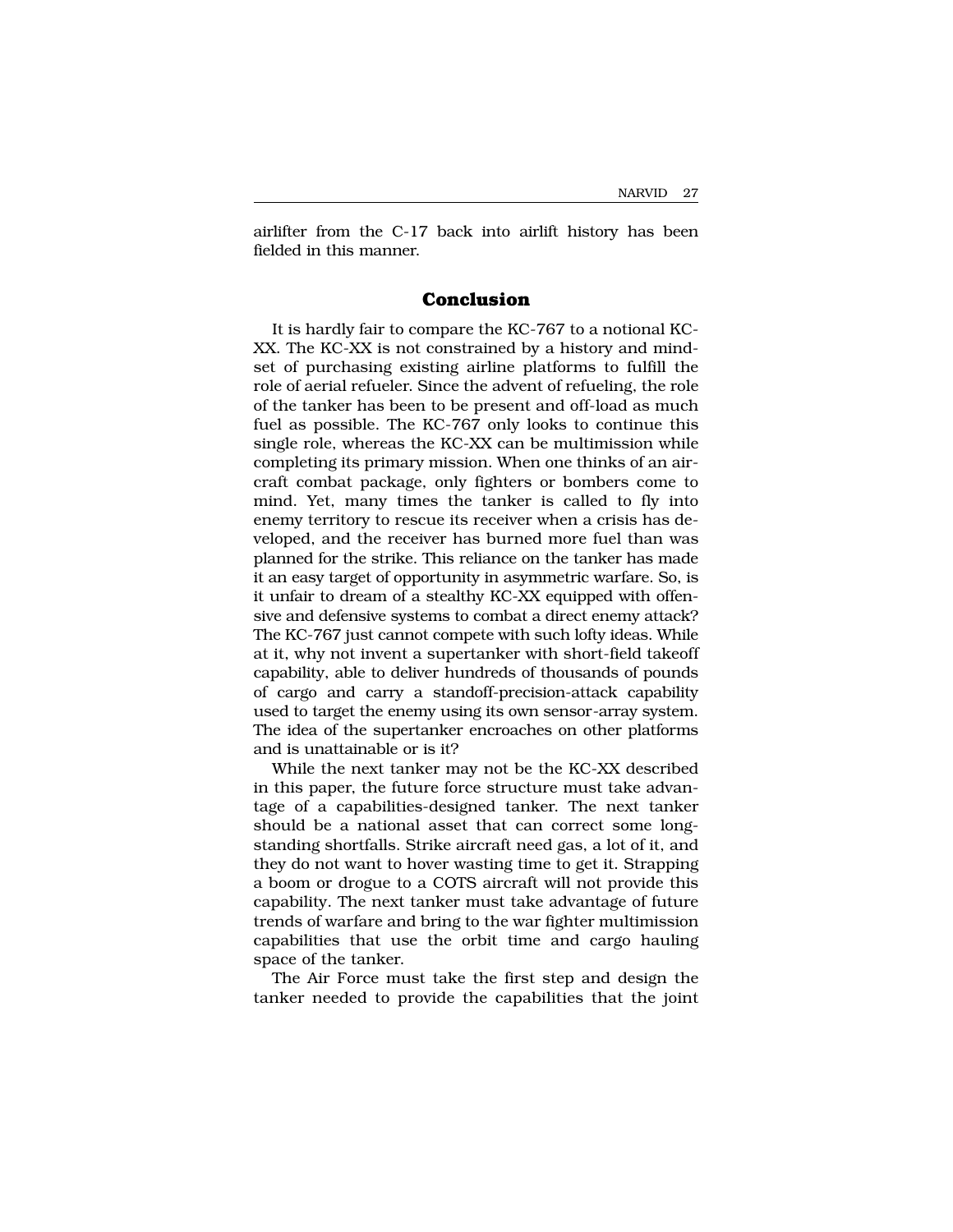environment needs. While it may not seem feasible to build the "Cadillac" of all tankers, can the United States weather another 50 years of a single-role tanker, continually needing modifications to meet the requirements of the future? The Air Force cannot afford the risks of not having a tanker designed for the future.

The future holds a place for the tanker. The tanker of the future will not look like the tanker of the past. AMC pioneers need to take advantage of trends in warfare and look beyond the gas customer of yesteryear. Decision makers across all services can benefit from the capabilities a tanker can bring to command and control, communication, and sensors, thus linking the war fighter on the ground, in the air, and on the sea to the decision makers in the theater of operations. The next tanker will be a joint-force asset with a prominent role in the battlespace. The future tanker will fill the role of gas passer, but today's air warriors will need to decide if this much-unused enabler will take a multimission role in tomorrow's battle space.

#### **Notes**

1. *National Security Strategy of the United States of America*, sec. 3. 2. Ibid., sec. 2.

3. Western, "Sources of Humanitarian Intervention: Beliefs, Information, and Advocacy in the U.S. Decisions on Somalia and Bosnia," 112–42.

4. *National Security Strategy of the United States of America*, sec. 4.

5. Phillips, "DIRMOBFOR," 5 December 2002.

6. AFDD 2-6.2, 5.

7. Narvid, "Strategic Airlift: A Force Structure for the Challenging Future," 5.

8. Sunderman, *Early Air Pioneers*, 176–78.

9. Latner-Needham, *Refueling in Flight*, 3–4.

10. Smith, "Seventy-Five Years of Inflight Refueling: Highlights, 1923– 1998," 52.

11. Monday, *The Official Pictorial History of the USAF*, 23.

12. Tankers, *Military Analysis Network*.

13. Burnett, "Control of Mobility Air Forces: Should the Director of Mobility Forces Command?" 65

14. Brady, "Building and Commanding Expeditionary Units: Lessons from Kosovo," 12–21.

15. Ibid.

16. "AMC Plans and Programs, KC-767A: The Aircraft to Begin Our Tanker Recapitalization," 3.

17. Polek, "Tanker Version of 767 Ready for Refit Program."

18. Callens, *Tankers—The Weak Link?*, 43.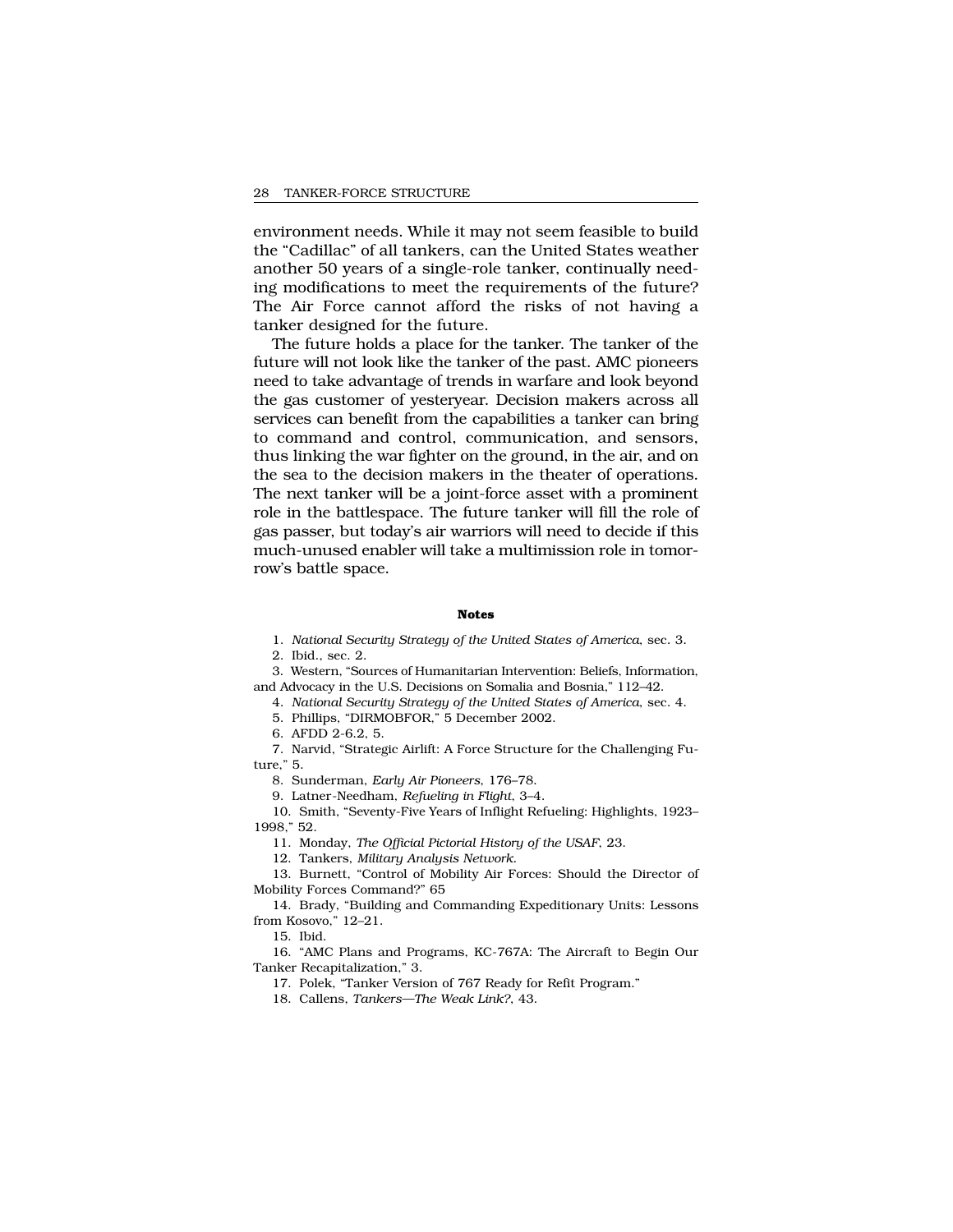19. "Affordable Air Travel," *SAT Annual Progress Report*.

20. Ibid.

21. Fact Sheet, *KC-10 Extender*, October 2003.

22. Isenson and Lindsey, "Kenya Rocket Attack: Is Europe Next?"

23. Ibid.

24. Ibid.

25. "DAHL Plane Hit by Missile in Iraq," *Airwise News,* 22 November 2003.

26. Wortzel, "China's Strategic Intentions and Goals."

27. House, *106-244 Department of Defense Appropriations Bill, 2000*.

28. KAL Gopaul, "Smart Tankers."

29. Miller, *Dominate Logistics: Extreme JTRS-A Combat Data Infrastructure,* 4 April 2003.

30. "AMC Plans and Programs, Air Mobility Requirements for the Future."

31. AFPAM10-1403, 15.

32. Fact Sheet, *C-17 Globemaster,* January 2004.

33. Fact Sheet, *C-5 Galaxy,* August 2003.

34. Fact Sheet, *C-141 Starlifter,* March 2004.

35. Fact Sheet, *KC-10*.

36. Fact Sheet, *KC-135 Stratotanker,* April 2004.

37. Garamone, "DoD Studies Kosovo Lessons Learned."

38. AFPAM10-1403, 12.

39. Schatz, "Theater Airlift Lessons from Kosovo."

40. Ibid.

41. Garamone, "Chairman Calls Reserves a National Treasure."

42. Mathews, "Robins Maintainers Team to Return C-5 to Airlift Rotation."

43. Koch and Lewandowski, "FAA Orders Fuel Tank Safety Systems on Jets."

44. Boeing Company, "Boeing's 767 Tanker Aircraft Delivers More of Everything," news release, 23 April 2004.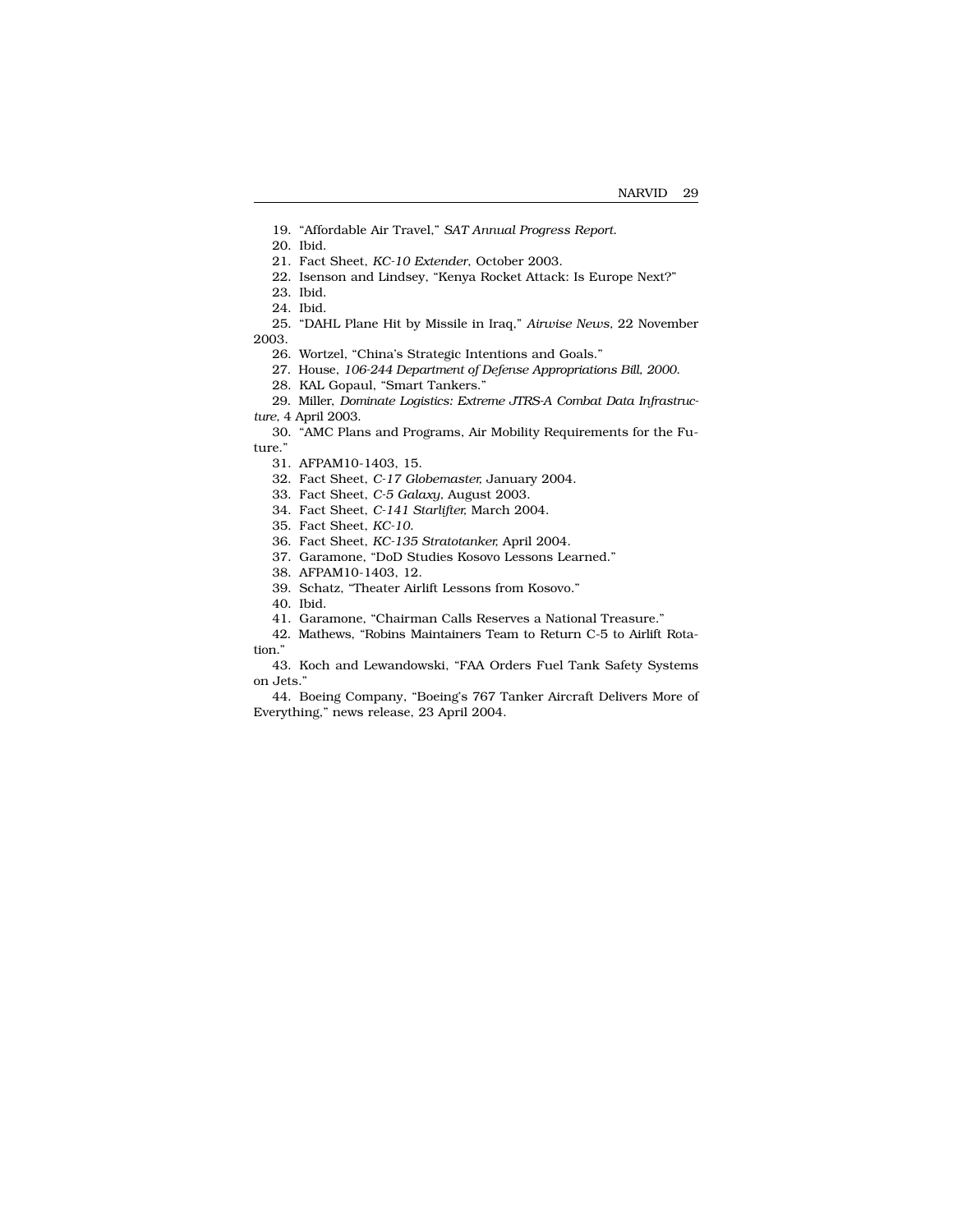## *Bibliography*

- "Affordable Air Travel." *SAT Annual Progress Report*, 6 December 2003. http://www.aerospace.nasa.gov/library.
- Air Force Doctrine Document 2-6.2. *Air Refueling,* 19 July 1999.
- Air Force Fact Sheet. *C-5 Galaxy*. August 2003. www.af.mil/ factsheets/factsheet.asp?fsID=84.11.
	- ———. *C-17 Globemaster III*. January 2004. http://www. af.mil/factsheets/factsheet.asp?fsID=86.
	- ———. *C-141 Starlifter*, March 2004. http://www.af.mil/ factsheets/factsheet.asp?fsID=93.
	- ———. *KC-10 Extender,* October 2003. http://www.af.mil/ factsheets/factsheet.asp?fsID=109.
- ———. *KC-135 Stratotanker,* April 2004. http://www.af. mil/factsheets/factsheet.asp?fsID=110.
- Air Force Pamphlet 10-1403. *Air Mobility Planning Factors,* 18 December 2003.
- Air Mobility Command Plans and Programs. "Air Mobility Requirements for the Future." Point paper, 10 September 2003.
	- ———. KC-767A: The Aircraft to Begin Our Tanker Recapitalization. Staff study, 10 January 2003.
- Boeing Company. "Boeing's 767 Tanker Aircraft Delivers More of Everything." Boeing News Release, 17 July 2003. http://www.boeing.com/news/releases/2003/ q3/nr\_030717b.html.
- Brady, Maj Gen Roger A. "Building and Commanding Expeditionary Units: Lessons from Kosovo." *Aerospace Power Journal* 14, no. 1 (Spring 2000): 12–21.
- Callens, Maj Pierre A. "Tankers—The Weak Link?" Maxwell AFB, AL: Air Command and Staff College, March 1985.
- "DAHL Plane Hit by Missile in Iraq." *Airwise News*, 22 November 2003. http//news.airwise.com/stories/2003/ 11/1069497490.html.
- Garamone, Maj Jim. "Chairman Calls Reserves a National Treasure." *Defense Link,* January 2004. http://www. defenselink.mil/news/Jan2004/n01292004\_200401 291.html.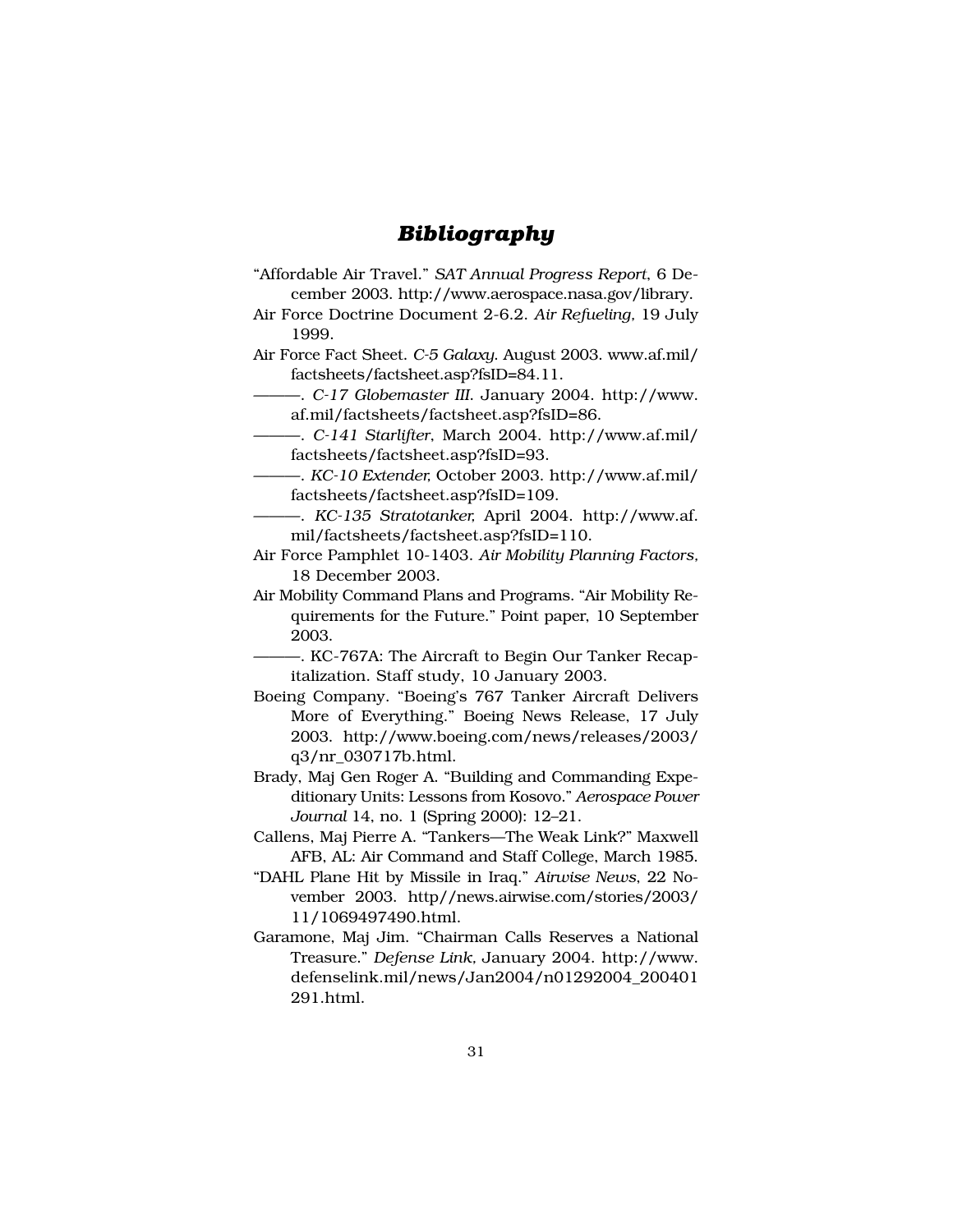———. "DoD Studies Kosovo Lessons Learned." *Defense Link*, 14 October 1999. http://www.defenselink.mil/ news/Oct1999/n10141999 9910144.html.

- Gopaul, Kjall. "Smart Tankers." *Military Information Technology*, 30 March 2003. http://www.mit-kmi.com/ archive\_article.cfm?DocID=12.
- Isenson, Nancy, and Daryl Lindsey. "Kenya Rocket Attack: Is Europe Next?" *Deutsche Welle,* 22 November 2003. http://www.dw-world.de/english/0,3367,1433\_A\_ 688486,00.html (accessed 4 December 2003).
- Koch, Kathleen, and Beth Lewandowski. "FAA Orders Fuel Tank Safety Systems on Jets." *CNN.com,* 17 February 2004. http://www.cnn.com/2004/TRAVEL/02/17/ faa.fuel.tank.system/.
- Latner-Needham, C. H. *Refueling in Flight*. London: Sir Isaac Pitman and Son, Ltd., 1950.
- Mathews, Lisa. "Robins Maintainers Team to Return C-5 to Airlift Rotation." *AFMC Public Affairs Link,* 1 March 2004. http://www.afmc-mil.wpafb.af.mil/HQ-AFMC/ PA/news/archive/2004/March/0301-04.html.
- Miller, Scott. *Dominate Logistics: Extreme JTRS-A Combat Data Infrastructure,* 4 April 2003. http://www.geo cities.com/dominantlogistics/jtrs.html.
- Monday, David. *The Official Pictorial History of the USAF*. New York: Arco, 1971.
- Narvid, Maj Juan C. "Strategic Airlift: A Force Structure for the Challenging Future." Course requirement. Newport, RI: Naval War College, May 1998.
- *National Security Strategy of the United States of America, The*. Falls Village, CN: Winterhouse Editions, 2002.
- Phillips, Col Scott. "DIRMOBFOR." Lecture. Air War College, Maxwell AFB, AL, 5 December 2002.
- Polek, Gregory. "Tanker Version of 767 Ready for Refit Program." *Aviation International News*, 2003. http://www. ainonline.com/Publications/paris/paris\_03/pd2 tankerspg73.thml.
- Schatz, Lt Col Rowayne A. "Theater Airlift Lessons from Kosovo." *Air & Space Power Chronicles*, 10 July 2000. http://www.airpower.maxwell.af.mil/airchronicles/ cc/schatz.htm.
- Sunderman, Maj James F. *Early Air Pioneers*. New York: Franklin Watts, Inc., 1961.